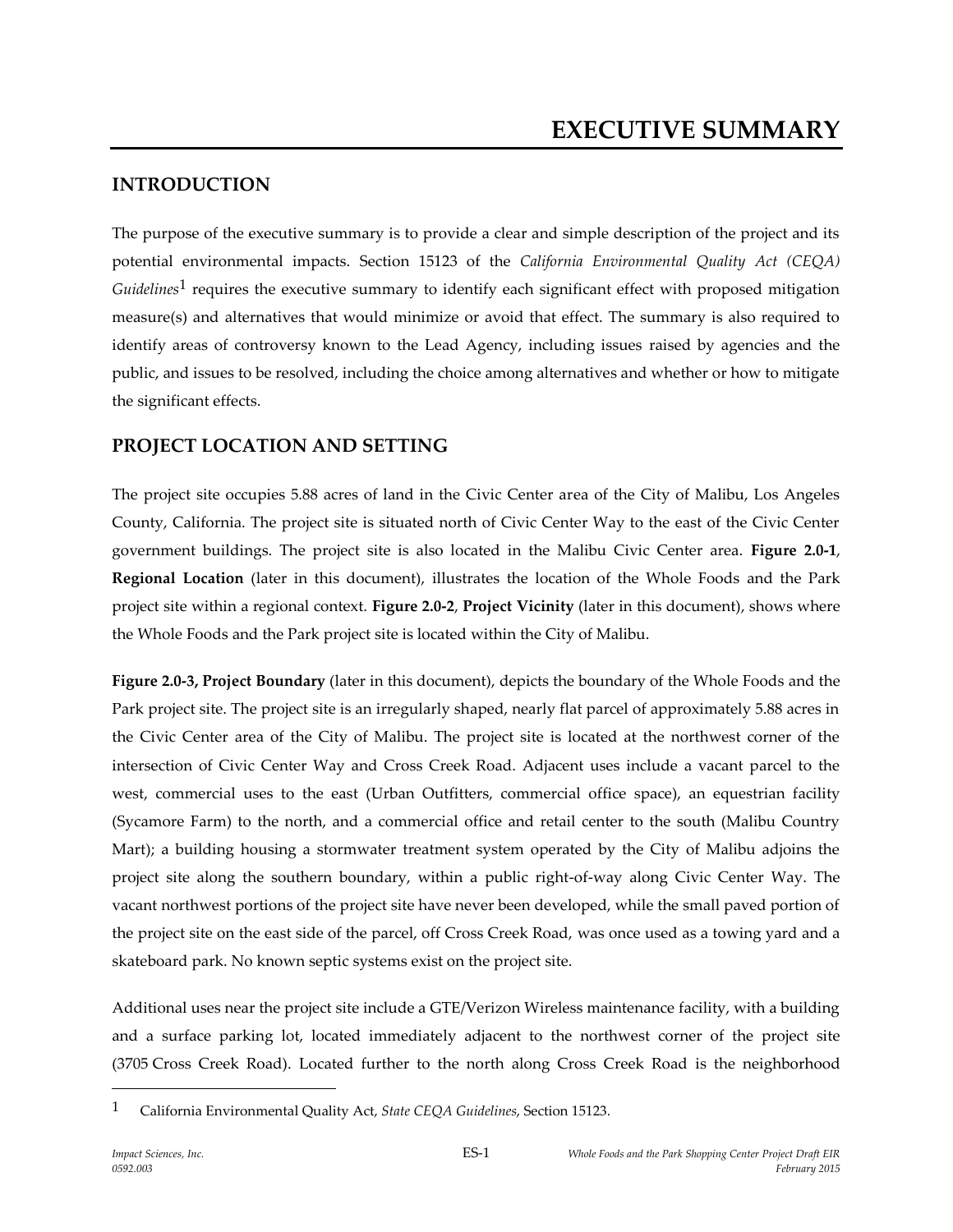known as "Serra Retreat" (also sometimes called "Serra Canyon"); a community of 96 single-family residential properties and the Serra Retreat, a Catholic Retreat and Conference Center. Residents belong to the Serra Canyon Property Owners Association, which was formed to maintain the privately-owned portion of Cross Creek Road which serves the canyon community. Entry to the community is controlled by two guard-gated drives: one off Pacific Coast Highway (PCH) and the other on Cross Creek Road. Immediately to the west is the currently undeveloped parcel for the approved La Paz commercial development. The Los Angeles County Civic Center complex, which includes the Los Angeles County Public Library – Malibu Branch, and the former Los Angeles County Superior Court West District office (which is now closed), is located immediately to the west of the La Paz project site. The Santa Monica Community College District (as the Lead Agency) is currently preparing an EIR for the demolition of the former Los Angeles County Sheriff's Station, also on the complex site, which was decommissioned in the early 1990s, and the construction of a new, two-story, above-grade, approximately 27,500-square-foot educational facility, including an approximately 5,700-square-foot Sheriff's substation and an Emergency Operations and Planning Center on the ground floor to serve the Malibu community. The City's 26-acre Legacy Park, a passive community park, which includes an element of the City's storm water treatment system, is located southwest of the project site, across Civic Center Way.

The Pacific Ocean is located 0.5 mile south of the site, lower Malibu Creek is 0.5 mile to the south and east and the base of the Santa Monica Mountains foothills are located 0.5 mile to the north across Malibu Canyon Road.

## **PROJECT OBJECTIVES**

CEQA requires that an EIR include a statement of the objectives sought by the proposed project *(State CEQA Guidelines*, Section 15124(b)):

*A statement of objectives sought by the proposed project. A clearly written statement of objectives will help the Lead Agency develop a reasonable range of alternatives to evaluate in the EIR and will aid the decision makers in preparing findings or a statement of overriding considerations, if necessary. The statement of objectives should include the underlying purpose of the project.*

The project objectives include the following:

- Fulfill the City's General Plan and Local Coastal Program objectives for commercial development in the Civic Center area.
- Provide several compatible uses, meeting both local and visitor-serving needs, within one shopping center in a convenient location with shared parking.
- Afford a wider range of organic grocery and produce options to support the Malibu community and reduce reliance on out‐of‐town markets and vehicle trips.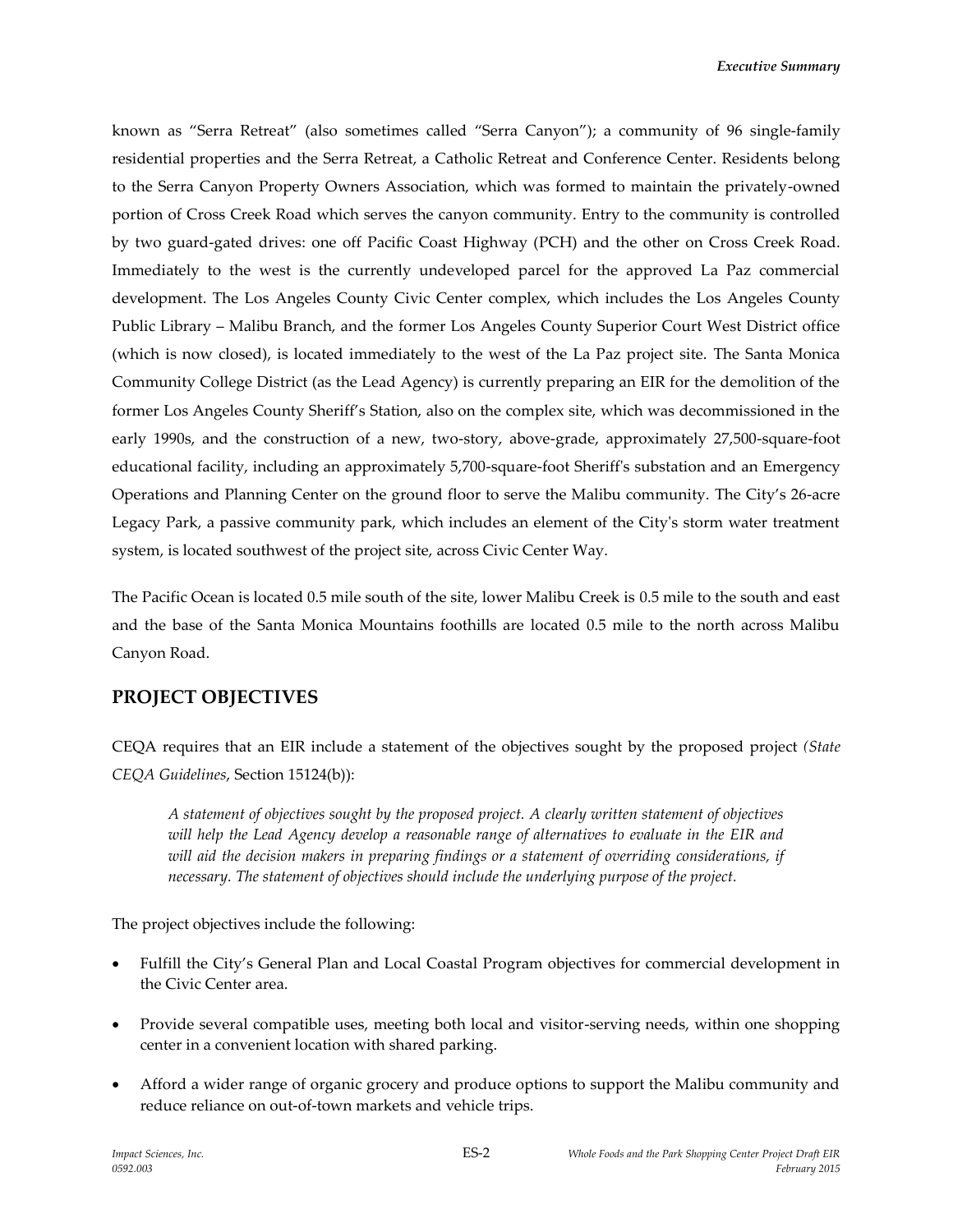- Extend the shopping experience that exists on Cross Creek Road into a park-like atmosphere, which will provide a physical and visual link to Legacy Park.
- Situate the project in an area where it is clustered with other similar uses along the eastern portion of Civic Center Way.
- Increase pedestrian interaction among the business and public spaces along Civic center Way and Cross Creek Road.
- Create a visually appealing and inviting project to add to the Civic Center of Malibu.
- Revegetate the site with plantings that incorporate the plants species of both Malibu's and the Santa Monica Mountain's native coastal plant community.
- Provide an aesthetic relationship to the Santa Monica Mountains and Malibu Creek.
- Minimize and eliminate negative impacts to the neighborhood.
- Deliver project features that contribute significant benefits to the community.
- Comply with Measure R.

# **PROJECT DESCRIPTION**

The project applicant, The Park at Cross Creek LLC, proposes to develop a 38,425-square-foot commercial property consisting of five separate buildings on a 5.88-acre site. **Table ES-1** provides a project summary. Development would consist of five two-story buildings with outdoor benches and eating areas; <sup>2</sup> Shane's Inspiration Playground, a fully accessible playground with facilities for children with special needs; a Sensory Garden;<sup>3</sup> and a Kitchen Community Learning Garden<sup>4</sup> providing learning opportunities for children and adults interested in growing sustainable organic food, and including school classes. The proposed project would also provide a pedestrian connection to the adjacent (proposed) La Paz site. The proposed project also includes 220 parking spaces (seven handicapped accessible, 175 standard, and 38 compact), 16 bicycle spaces (via four bicycle racks spread out across the site), four golf cart spaces, two electric vehicle charging stations, four loading spaces for the retail uses, and 520 square feet of softsurface area for horse parking, including four hitching posts, and a watering trough.

1

<sup>&</sup>lt;sup>2</sup> Some outdoor eating areas may be dedicated to certain restaurant uses, others will be "open use"; where these occur has not yet been determined.

 $3$  The Sensory Garden would include plants and other design elements selected with the intention to provide experiences for heightened sight, smell, hearing, touch, and taste. The Sensory Garden would be designed to be accessible and enjoyable to visitors, both disabled and non-disabled.

 $4$  The Learning Garden would be designed to be a year-round outdoor classroom and play space. The Kitchen Community, a 501c3 non-profit organization founded in 2011, would provide support in developing and maintaining the educational programs associated with this garden. Website: https://thekitchencommunity.org/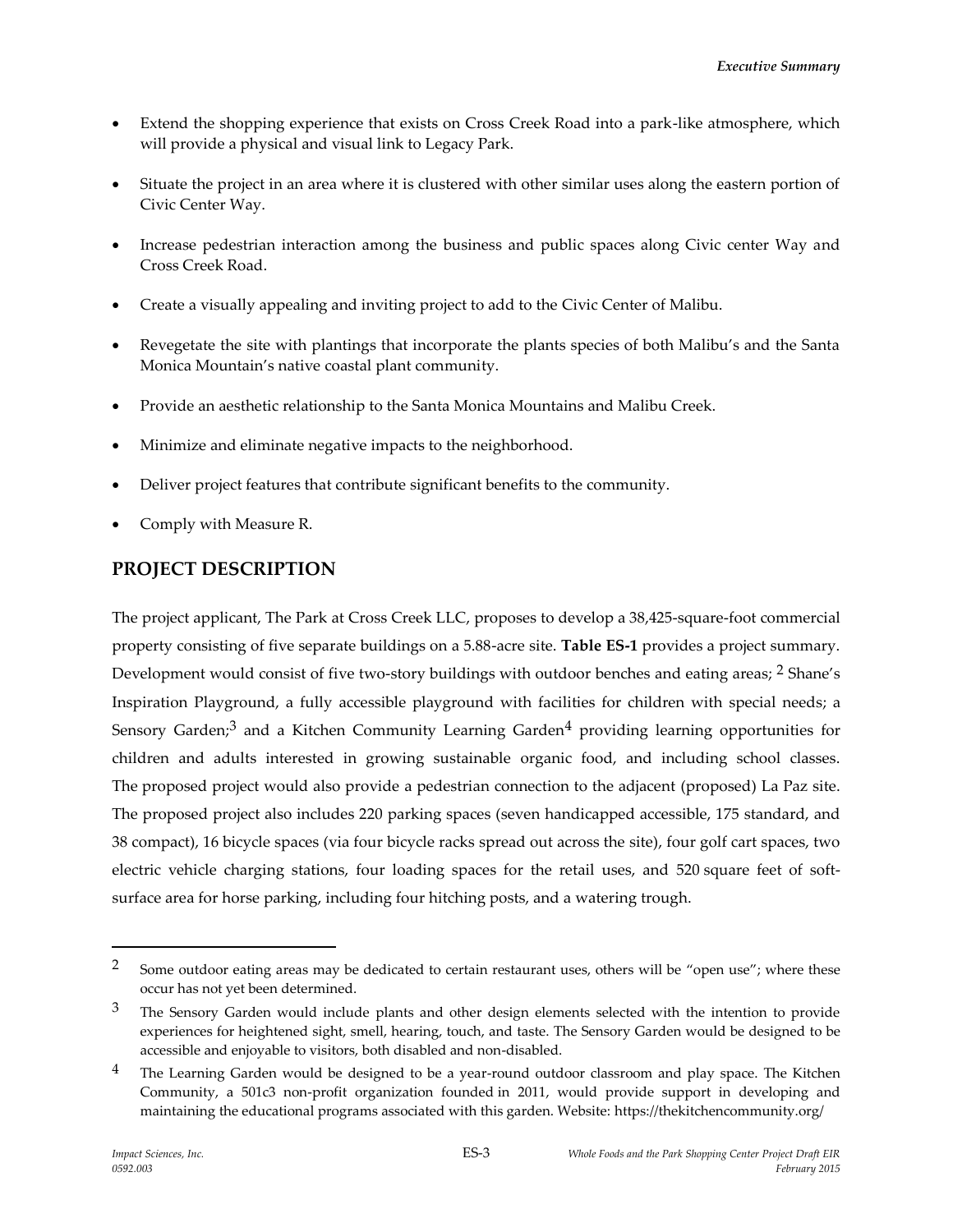| <b>Building</b>                           | Area               |
|-------------------------------------------|--------------------|
| Building 1                                | 3,015 square feet  |
| Building 2                                | 3,086 square feet  |
| Building 3                                | 3,592 square feet  |
| Building 4                                | 4,183 square feet  |
| Building 5 (Whole Foods)                  | 24,549 square feet |
| Total                                     | 38,425 square feet |
|                                           |                    |
| Source: The Park at Cross Creek LLC, 2015 |                    |

**Table ES-1 Proposed Project Summary**

The design intent is to extend the low-scale village-like shopping experience that exists on Cross Creek Road into a similar low-scaled park‐like atmosphere providing a physical and visual link to Legacy Park. The pedestrian entrance would be an extension of the Cross Creek pedestrian walkways. Combined with the market, a group of small‐scale buildings surround the central parking area with its trees and landscaped islands, walkways and benches. The small scale of the buildings oriented to outdoor seating and dining areas, walkways, Shane's Inspiration Playground, the Sensory Garden, and the Kitchen Community Learning Garden are all intended to complement the existing form and quality of the shopping experience found at the existing Malibu Country Mart Center.

The project layout and architecture is that of simple, contemporary buildings scattered in the landscape. The proposed building materials are simple and consist of stucco, wood siding, heavy timber and metal roofs with colors inspired by nature and chosen to complement the proposed native landscaping and Santa Monica Mountains. The design incorporates the use of heavy timber trellises and standing seam metal roofs which reference Malibu's ranching history.

Buildings on the project site would range in height between 16 to 28 feet depending on building design and roof configuration. The proposed building sizes also vary, the largest being the Whole Foods Market with the four smaller retail building surrounding the central parking area. The Whole Foods Market would be located at the rear of the property to maximize visual access to the Santa Monica Mountains from Civic Center Way, and to mask the loading and trash areas. **Figure 2.0-4, Site Plan** (later in this document), shows the proposed project layout.

The main building (Building 5) is proposed for use as a Whole Foods Market. The 24,549-square-foot building would be set at the north end of the project site. The building height would range from 24 feet from existing grade at the flat roof portion and 28 feet at the sloped roof portion. This height increase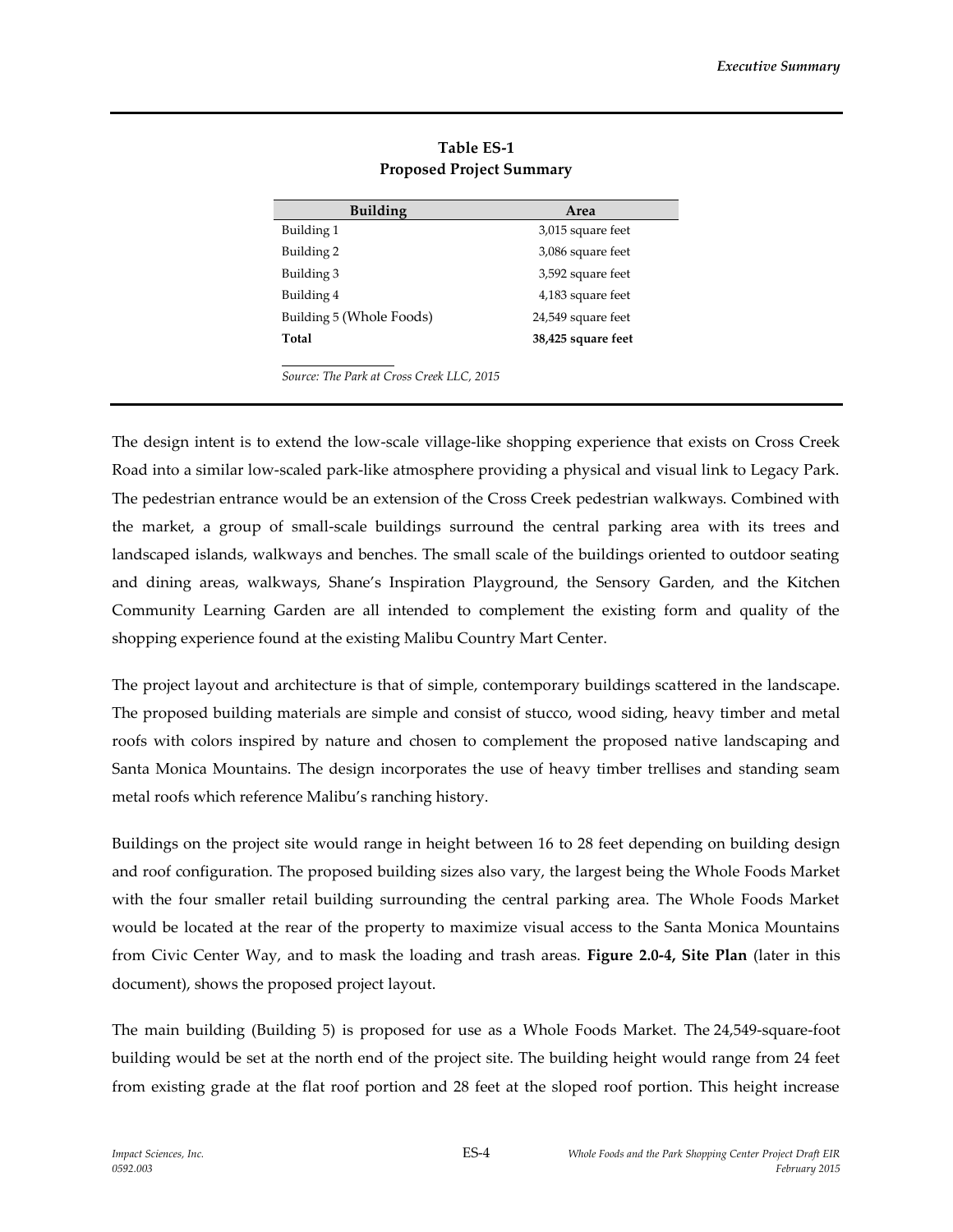above the 18-foot allowable height is due in part to the fact that building finished floors must be raised by a minimum of 3 feet to meet Federal Emergency Management Agency (FEMA) requirements, and is also necessary to provide a screen for the rooftop mechanical equipment required for commercial use. A pedestrian entrance to the Whole Foods Market would be provided from a primary entrance at the south end of the building. The trash enclosures and loading docks would be located at the north end or the rear of the building. The front of the building (south elevation) would feature a heavy timber trellis with stone columns along the façade. The height of the roof at the north elevation would be 28 feet; the building height would be 24 feet on the east elevation, 25 feet on the south elevation and 24 feet on the west. Elevations for the Whole Foods Market are shown in **Figure 2.0-5, Building 5 Sections and Elevations** (later in this document).

Building 1 would have a gross floor area of 3,015 square feet and is proposed to serve general commercial uses. The building height would be 19.11 feet from existing grade at the flat portion and 28 feet in the sloped roof portion. Building 2 would have a gross floor area of 3,086 square feet and is proposed to serve general commercial uses. The building height would be 20.1 feet from existing grade at the flat portion and 28 feet in the sloped roof portion. Building 3 would have a gross floor area of 3,592 square feet and is proposed to serve general commercial uses. The building height would be 20.6 feet from existing grade at the flat portion and 28 feet in the sloped roof portion. Building 4 would have a gross floor area of 4,183 square feet and is proposed to serve general commercial uses. The building height would be 19.11 feet from existing grade at the flat portion and 28 feet in the sloped roof portion. Building elevations and plans for Buildings 1 through 4 are shown in **Figure 2.0-6** through **Figure 2.0-9** (later in this document).

The proposed project would also include a 12-foot-high sound wall along the northern property line. The property immediately north of the project site is used as a horse training facility and the owners of that property have expressed concern about the sensitivity of horses to sudden noise. The purpose of the proposed wall is to respond to that concern.

#### **Access and Parking**

Vehicles would access the project site via two proposed driveways: one driveway is planned on Civic Center Way near the west end of the project site opposite the Country Mart Shopping Center driveway and one driveway is planned on Cross Creek Road near the north end of the project site. The site is designed with a clockwise service access routing scheme utilizing a one-way northbound service road along the westerly property line to the loading dock area. In compliance with Fire Department requirements the service road would maintain a minimum 20-foot width. Stop signs, stop lines, and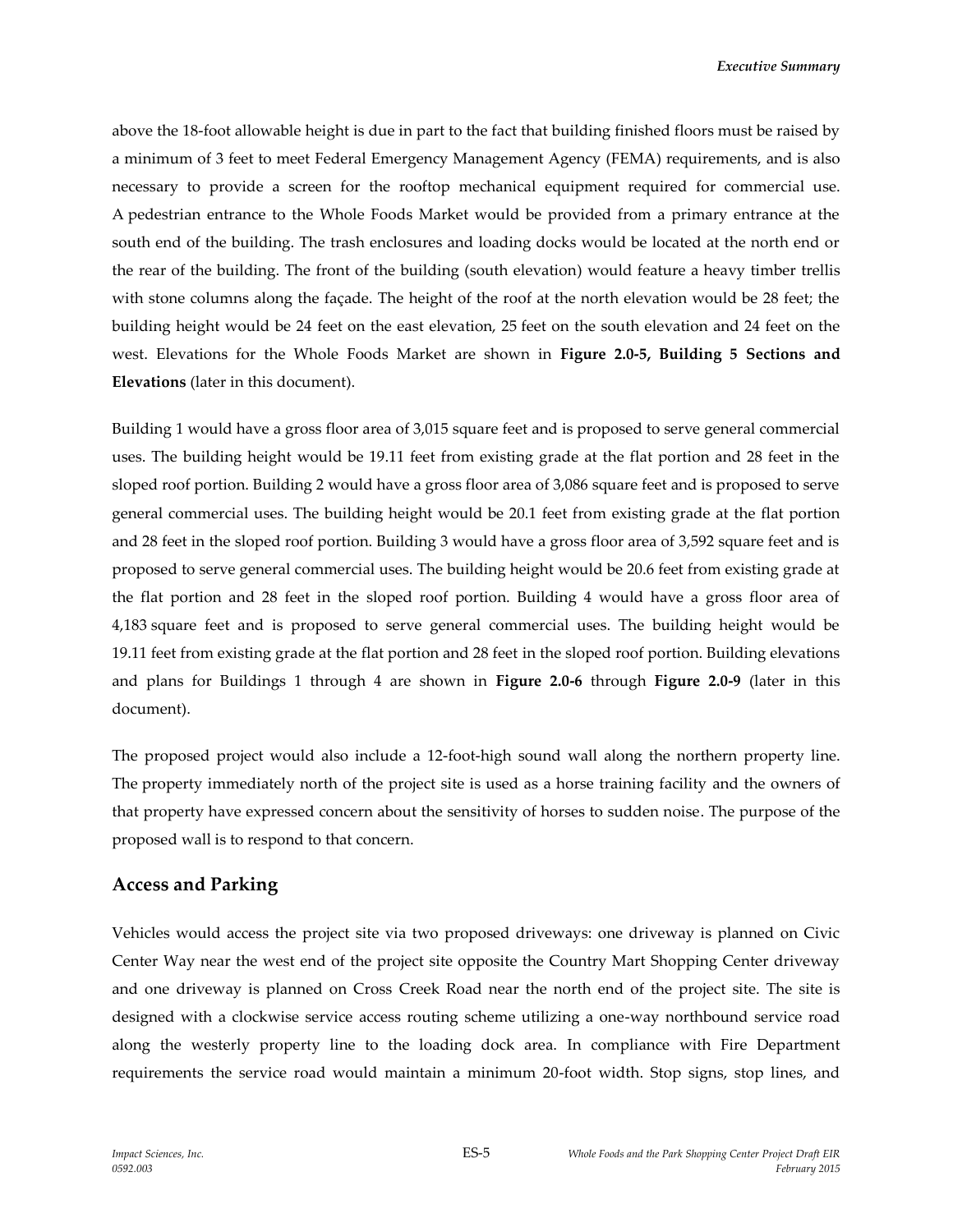crosswalks have been added within the parking lot to provide right-of-way control and guidance to motor vehicles and pedestrians.

The one way driveway loop behind Buildings 3 and 4 and the Whole Foods market is designed to keep employee and delivery vehicles at the rear of those buildings to facilitate access and parking in the main parking lot for the project patrons. Large truck deliveries to the supermarket will be at most twice a day and will be at non-peak hours. Restaurant deliveries will also be kept to non-peak operating hours.

The Civic Center Way driveway would serve as the main entrance and exit for the shopping center. The driveway exit would have a stop sign at its intersection with Civic Center Way. The Cross Creek Road driveway would serve as the secondary vehicular entrance and exit for the shopping center. The Cross Creek Road driveway would accommodate vehicular access to all on-site parking. However, no three-axle delivery trucks would be permitted to use Cross Creek Road. The project proposes to remove four on-street parallel parking spaces located on the north side of Civic Center Way between the driveway and the Civic Center Way and Cross Creek Road intersection. The spaces are proposed for removal to improve the vehicle sight lines, truck access and to eliminate parallel parking maneuvers that could block the flow of through traffic.

The project has been designed to provide parking pursuant to the Malibu LIP requirements for a shopping center. Based on the Malibu LIP calculation of 217 parking spaces, the project's parking supply of 220 parking spaces will accommodate the estimated parking demand at the shopping center.<sup>5</sup>

## **Landscaping and Open Space**

The Local Coastal Program (LCP) requires that 40 percent of the gross lot area constitute landscaped area, or, in this case, 102,467 square feet. The ground-based planter area included in the landscaped area calculations totals 32,849 square feet; however the project proposes additional landscape features as shown in **Table ES-2, Proposed Landscaping and Plantings**, which are described below and shown in **Figure 2.0-10, Landscape Plan** (later in this document).

 $5$  A parking study/analysis was included in the Traffic Impact Analysis by provided Overland Traffic Consultants and included in this EIR in **Appendix 3.13**.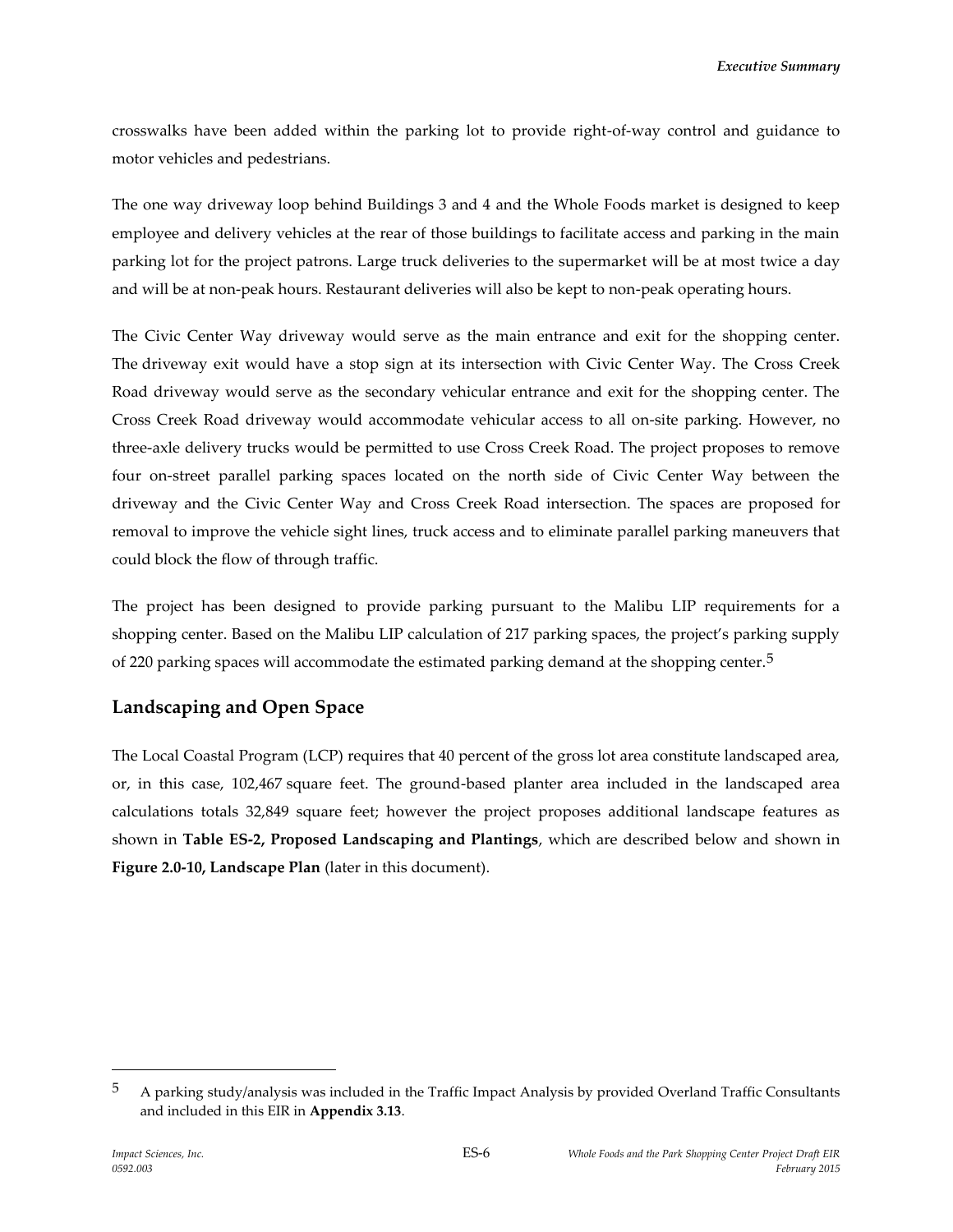| Feature              | Area                |
|----------------------|---------------------|
| On-grade landscaping | 32,849 square feet  |
| Tree canopy          | 48,492 square feet  |
| Green walls          | 22,000 square feet  |
| Total                | 103,341 square feet |
|                      |                     |

#### **Table ES-2 Proposed Landscaping and Plantings**

*Note: The City of Malibu only counts on-grade landscaping toward the landscaping total, therefore a variance is required.* 

The applicant also proposes to install and maintain approximately 4,500 square feet of landscape in the City's right of way contiguous to the property along Civic Center Way. This landscaping within the City's right of way is also not included in the code required landscaping area calculations.

The term "Landscaped Area" is not defined in the LCP. The definition of Landscaped Area in the city's Landscape Water Conservation Ordinance (9.22.020 Definitions) however does include walls and fences which are part of the landscape design features of the project per (Section 9.22.090 (A)(12.). The specific plan prepared for the proposed project further interprets permitted functional landscape elements, such as tree canopies and green walls, which could be included in the calculations. Under this alternative interpretation, the project would provide greater Landscaped Area than required. However, should the decision makers determine that a more traditional interpretation of the landscape requirement is more appropriate for the site, the project applicant has requested a variance from the required Landscaped Area standards.

The provision of underground parking would allow for a greater amount of landscaping on the site, however, due to the high water table under the project site (less than 10 feet below ground surface), underground parking is not feasible. $6$ 

 $6$  There are special circumstances due to the property elevation in relation to the water table in the area that make it potentially damaging to the aquifer to use underground parking which would allow for more landscaped space at ground level. On this site, historic high groundwater is reported to be 5 feet below grade (Van Beveren & Butelo, January 13, 2009). According to the project geologist, underground parking in an area of high ground water requires constant pumping of the underground parking area and causes disposal issues. Also, because of the narrow distance between grade and the high water table, the use of subterranean parking to achieve more landscaped space at ground level would displace a corresponding amount of water, elevating the water table on adjacent properties, which may be exacerbated when coupled with the subterranean parking garage approved on the adjoining La Paz site. In addition, protection of the water table from potential pollution, especially important for properties closer to Malibu Creek, may not be controllable on a fail-safe basis from an underground garage.

Protection of the water table from pollution in such an instance would be extremely wasteful of energy, since pumps would have to run 24-hours per day to clear water from the garage and that water, once removed, would be considered potentially toxic, and could not be discharged directly into the storm drain system.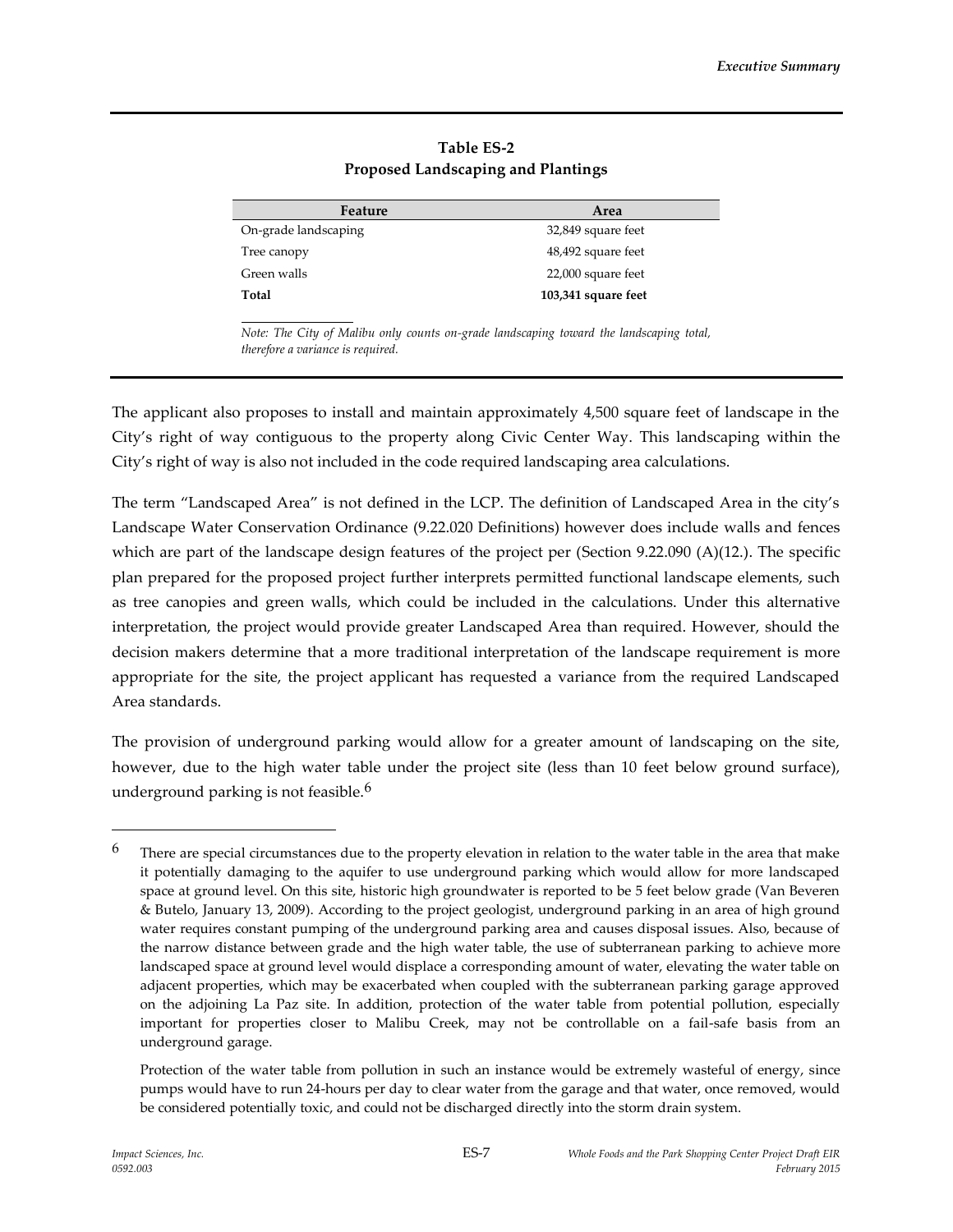Eighty replacement California Sycamores are proposed to be planted on the site to replace the eight second-growth Sycamores that are to be removed (i.e., a 10:1 replacement ratio). Along with the preservation of the existing Eucalyptus row at the rear of the property, the proposed project would, by virtue of the substantial tree canopies provided, increase the actual landscape coverage beyond the percentage calculation provided per Code. Applying a canopy coverage of 50 feet in diameter, the tree canopy, outside the proposed planter areas and open space area, would total 48,492 square feet.

Green walls are proposed on designated walls of the market and the four smaller buildings. The green walls add an additional 22,000 square feet of landscape area. These green walls would create another green visual landscape element to the project, and would increase energy savings due to their potential to reduce "heat island" effects. To date the final materials and methods of construction of the green walls have yet to be determined. However, it is anticipated that the green wall plant materials would largely be composed of succulents, which would require only minimal irrigation. The irrigation would be provided through a drip irrigation system integrated into the wall construction.

The project also proposes two play areas for children, a Kitchen Community Learning Garden, and several outdoor seating areas scattered throughout the project. The overall feel of the project would be a "park-like" setting, given the extensive tree canopy provided by large-scale sycamore trees, the green walls, and the on-grade planting areas.

#### **ALTERNATIVES TO THE PROJECT**

CEQA requires that an environmental impact report (EIR) describe a range of reasonable alternatives to a proposed project that could feasibly avoid or lessen any significant environmental impacts, while attaining the basic objectives of the project. Comparative analysis of the impacts of these alternatives is required. In response to the significant impacts associated with the proposed project, the City of Malibu developed and considered several alternatives to the project. These alternatives include:

- Alternative 1: No Project/No Development Alternative
- Alternative 2: Code Complying Alternative
- Alternative 3: Two-story Building Alternative

#### **Alternative 1 – No Project/No Development**

Under *State CEQA Guidelines* Section 15126.6(e)(3)(B), the No Project Alternative analysis may involve two separate evaluations. The first involves analysis of a No Project Alternative that compares the proposed project's significant impacts to the existing development on the project site (No Project/No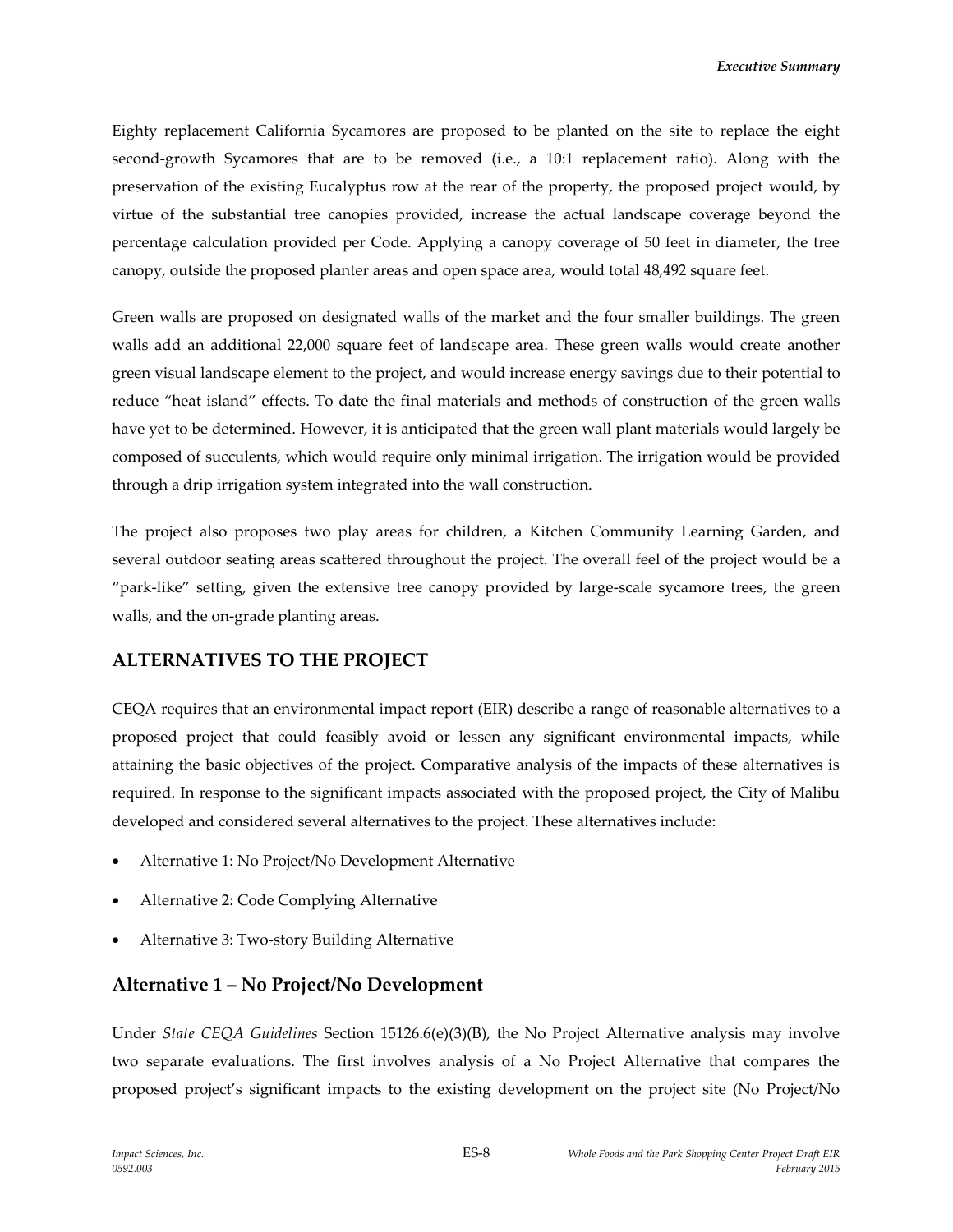Development Alternative). The second No Project Alternative analysis evaluates the consequences of foreseeable development if the proposed project is not approved. Under this analysis, if disapproval of the project under consideration would result in predictable actions by others, such as the proposal of some other project, this "No Project" (i.e., No Project/Foreseeable Development) consequence should be discussed. Although it is foreseeable that another proposal for development of the site would occur in the future if the proposed project were not approved, given the broad array of permitted uses at the project site, the physical characteristics of such a future development cannot be known at this time. Consequently, any discussion of a No Project/Foreseeable Development alternative would be purely conjectural; as previously stated, CEQA does not require speculative analysis. Thus, only the No Project/No Development Alternative is analyzed. Under the No Project/No Development Alternative, the project site would remain in its current state, with no new construction or development occurring within the foreseeable future.

### **Alternative 2: Code Complying Alternative**

As previously discussed, the proposed Whole Foods and the Park Shopping Center Project requires a number of discretionary approvals to comply with the City of Malibu's General Plan, the MMC and the LCP, therefore another alternative is to look at proposed "Code Complying Alternative" which would not require any minor modifications or variances as this alternative would provide the code specified Yard Setbacks, Open Space and Landscaped Area (65 percent). Further, because the building is set more than 250 feet from the adjoining horse training facility the Code Complying Alternative would not require the construction of a 12-foot-high sound wall to reduce potential sudden noise impacts. Development under this alternative would provide parking per the MMC for a supermarket, and the circulation required by the Los Angeles County Fire Department (LACFD).Further, this alternative could avoid or reduce the severity of project-related significant impacts resulting from construction by reducing the amount of development on the project site.

The proposed project site totals approximately 256,168 square feet (sf). Development under the Code Complying Alternative would consist of a supermarket (28,879 sf) and 129 parking spaces. Pursuant to the MMC and the LCP, a total of 166,509 sf of landscape area and open space are required to be provided.<sup>7</sup> The total landscape area and open space provided under the Code Complying Alternative would be 166,719 sf. Therefore, the Code Complying Alternative would meet the requirement.

Under this alternative the 28,879-sf supermarket building would be set as close as possible the south end of the project site, while remaining in compliance with the required 143.4-foot front yard setback.

 $7$  Local Implementation Plan Section 3.8(A)(5)(b)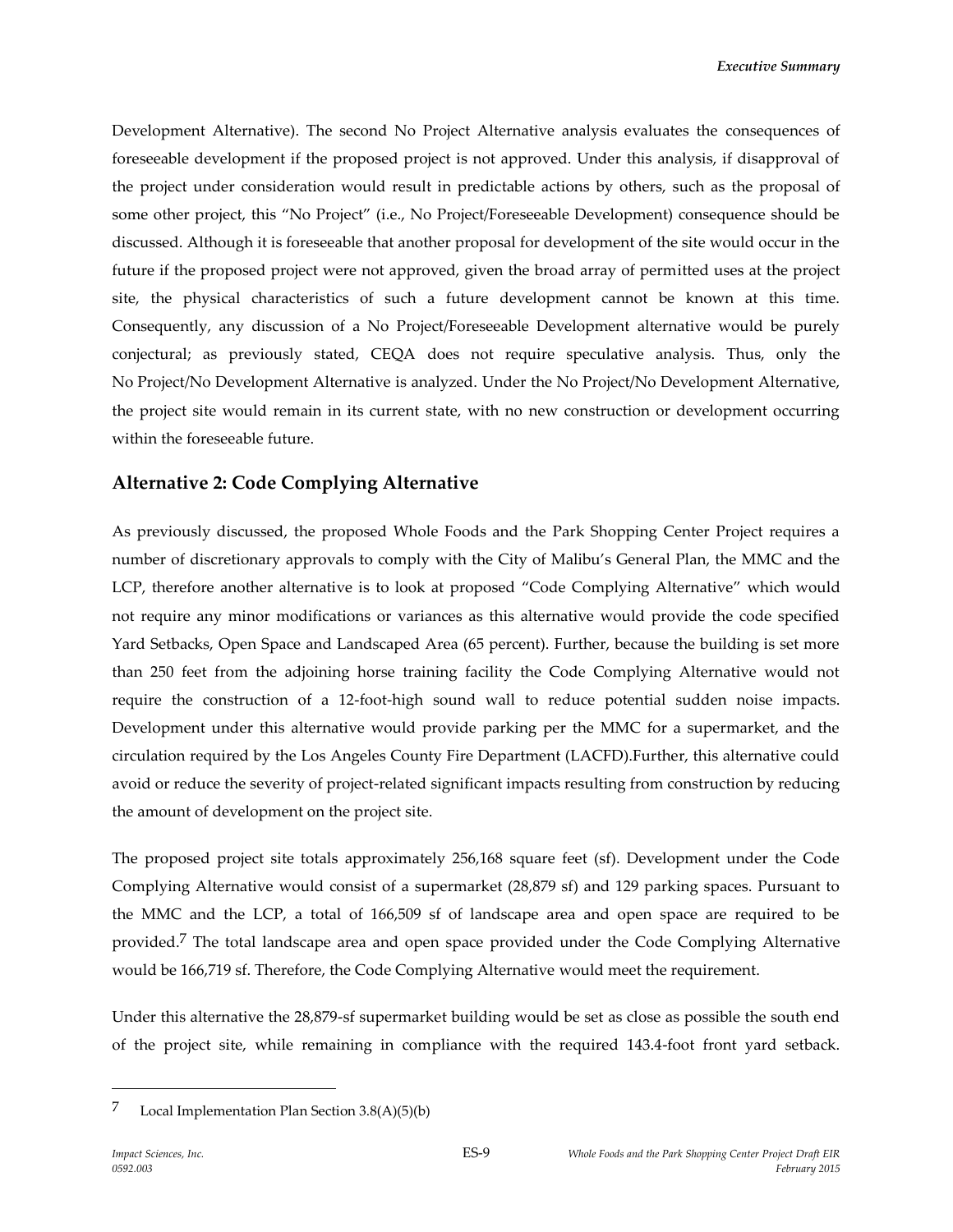The building height would range from 24 feet from existing grade at the flat roof portion and 28 feet at the sloped roof portion. As with the proposed project this height increase above the 18-foot allowable height is due in part to the fact that building finished floors must be raised by a minimum of three feet above the existing grade to meet FEMA requirements, and is also necessary to provide a screen for the rooftop mechanical equipment required for commercial use.

Due to the reconfiguration of the site under this alternative, it cannot be assumed that Whole Foods would be the tenant. Therefore it is assumed that the architecture of the proposed grocery store building would be a generic "box" without any stylistic "branding," in order to appeal to the greatest number of potential tenants. Public entrances to the building would be provided on the north side of the building. The trash enclosure and loading dock would also be located on the north side of the building.

#### **Alternative 3: Two-Story Building Alternative**

As previously discussed, the proposed Whole Foods supermarket is of a size that is a minimum for a viable market of this type, therefore another alternative is to look at reducing the surface footprint of the ancillary retail/restaurant structures proposed. The intent of this Alternative is to increase the amount of the project site available for landscaping/open space.

Under this alternative, the 13,876 sf of ancillary retail/restaurant structures would be constructed as two, two-story buildings. The parking required under this alternative would be 220 spaces (five spaces for every 1,000 sf of retail space), as with the proposed project, since there would be no reduction in grocery store, or retail/restaurant square footage. The additional space for landscaping/open space provided under this alternative would be approximately 9,335 sf. Therefore, this alternative would provide 61,450 sf of landscaping/open space (including the children's parks, community garden, and public seating areas as proposed under the project), an increase over the proposed project, but still deficient by approximately 41,017 sf.

Under the Two-Story Building Alternative the grocery store building remains as a single story structure at the rear of the site. The four smaller retail buildings have been "stacked" one upon the other with a maximum height of 24 feet, in compliance with the MMC and LUP. This layout would not fulfill the intent of the proposed project design, which is that of a low-rise retail village, with a series of small, intimate courtyards, anchored by the supermarket at the rear.

It should be noted that a two-story structure is programmatically limited in that only the ground floor is appropriate for retail and useable/leasable floor area will be reduced due to the Americans with Disabilities Act (ADA) requirement for an elevator. Useable floor area will be further reduced by required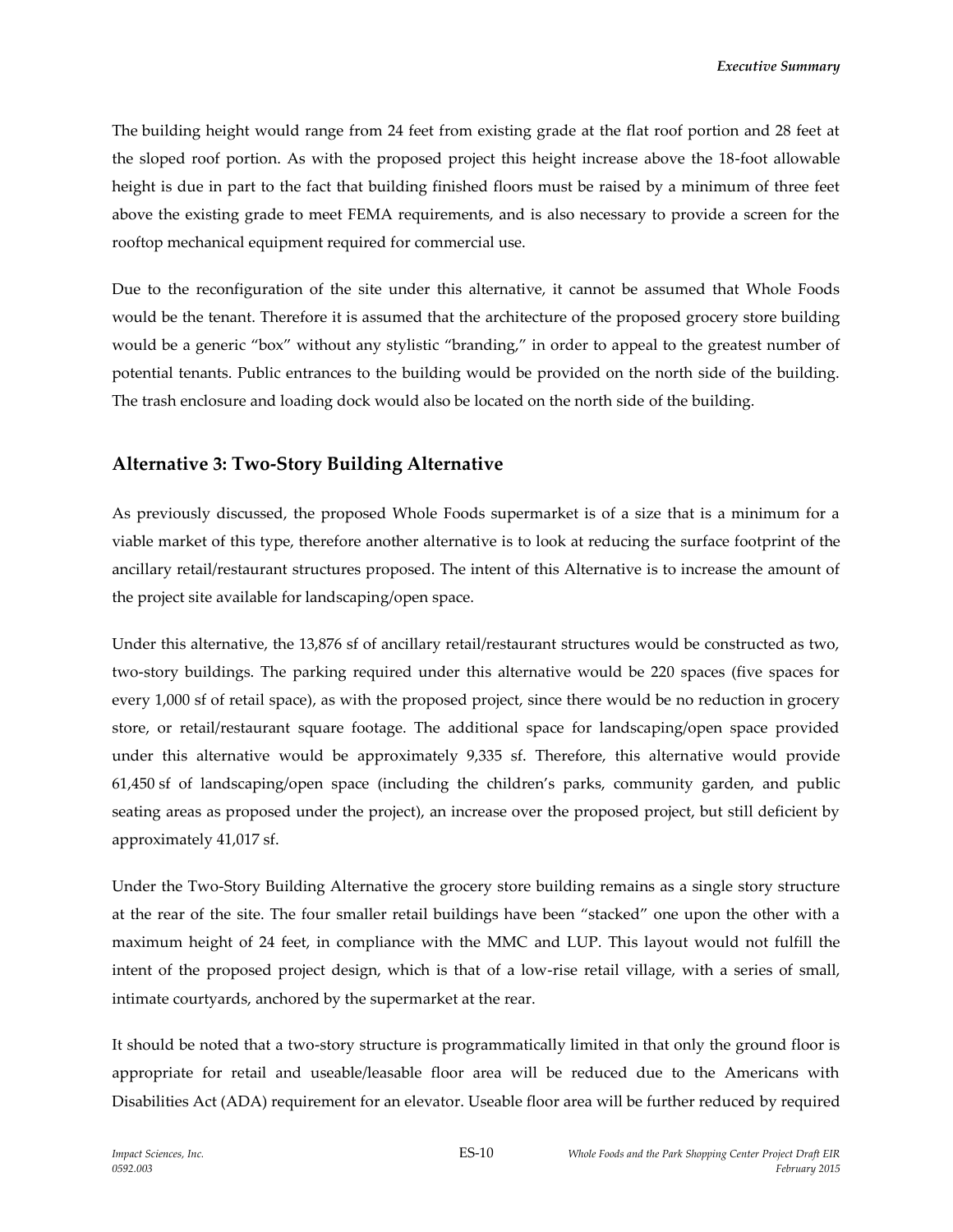stairs and second story restrooms. FEMA requires that the first floor finish floor elevation be elevated a minimum of 3 feet above grade due to flood plain restrictions on this property. The City requires that the maximum building height be taken from existing or future grade, whichever is lower. This severely limits the ceiling heights of the first and second story; where a typical retail space would have a ceiling height of 15 to 18 feet (allowing dimension for ducts and utilities), the two retail buildings under the Two-Story Building Alternative would have a maximum interior ceiling height of 11 feet. This not considered a practical height for most retail spaces, and would reduce the appeal of the resulting leasable spaces.

As with the Code Complying Alternative, due to the reconfiguration of the site under this alternative, it cannot be assumed that Whole Foods would be the tenant. Therefore it is assumed that the architecture of the proposed grocery store building would be a generic "box" without any stylistic "branding," in order to appeal to the greatest number of potential tenants.

The FAR under this Alternative would be 0.15, the same as for the proposed project, and therefore in compliance with the MMC and LCP.

## **AREAS OF KNOWN CONTROVERSY**

The *State CEQA Guidelines* require a Draft EIR to identify areas of controversy known to the lead agency, including issues raised by other agencies and the public. Comments were received from public agencies and interested parties in response to the circulated Notice of Preparation (NOP). In compliance with *State CEQA Guidelines*, the City held a scoping meeting on May 22, 2014 at City Hall to solicit comments and to inform the public of the proposed EIR. Comments received in response to the published NOP (provided in **Appendix 1.0**) identified environmental topics that local and regional agencies and City residents recommended for analysis in the Draft EIR.

These topics include:

- 
- 
- 
- Hazards and Hazardous Materials **•** Hydrology and Water Quality
- Land Use and Planning **Calculation Calculation Noise**
- 
- Utilities and Service Systems
- Aesthetics Air Quality
- Biological Resources **Cultural Resources**
- Geology, Soils, and Seismicity **Conserverse Conserverse Conserverse Conserverse Conserverse Conserverse Conserverse Conserverse Conserverse Conserverse Conserverse Conserverse Conserverse Conserverse Conserverse Conservers** 
	-
	-
- Public Services **Traffic**, Circulation, and Parking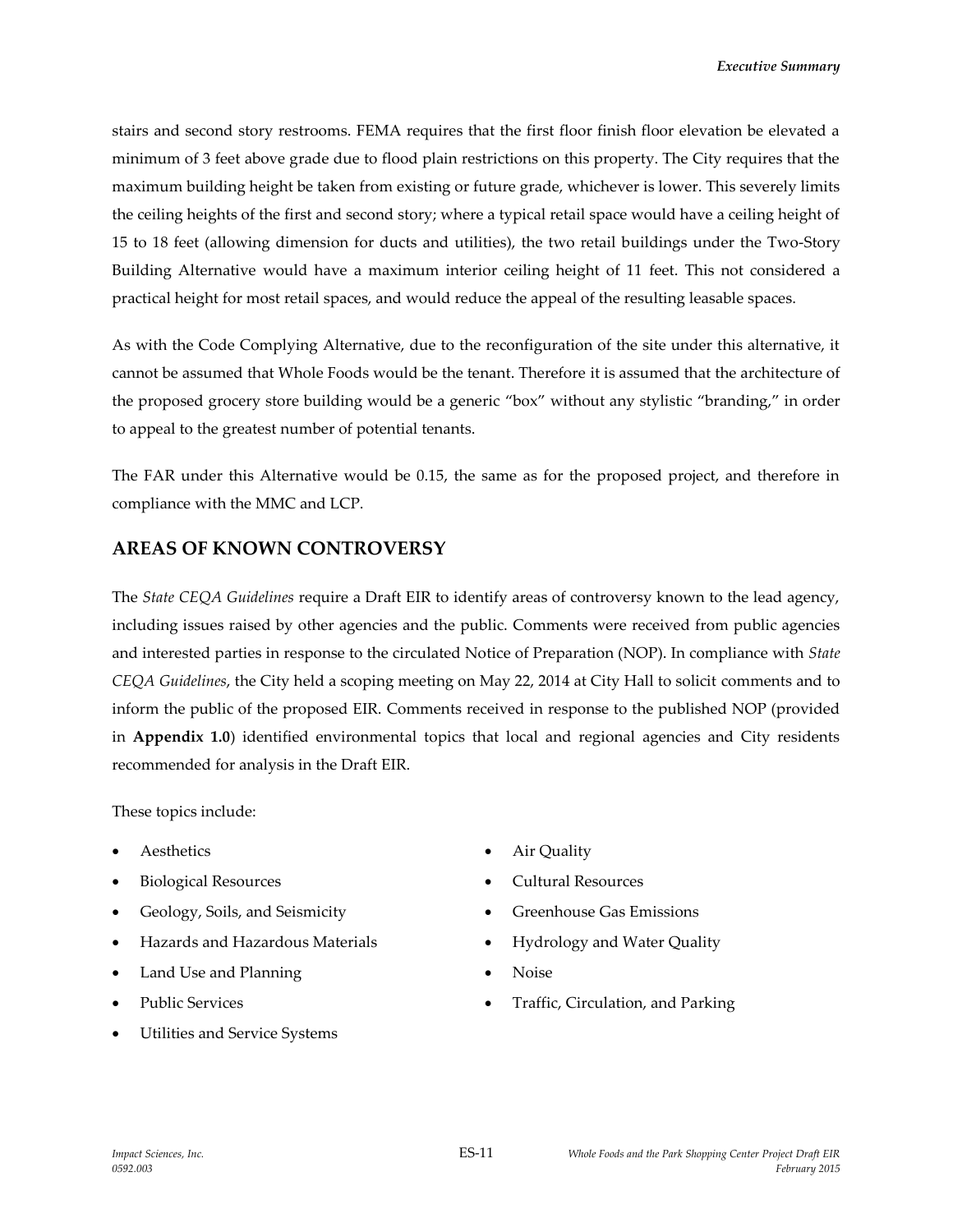### **ISSUES TO BE RESOLVED**

The *State CEQA Guidelines* require an EIR to present issues to be resolved by the lead agency. These issues include the choice between alternatives and whether or how to mitigate potentially significant impacts. The major issues to be resolved by the City of Malibu, as the Lead Agency for the project include the following:

- Whether the recommended mitigation measures should be adopted or modified;
- Whether additional mitigation measures need to be applied to the project; and
- Whether the project or an alternative should be approved.

## **SUMMARY OF PROJECT IMPACTS**

A summary of the environmental impacts associated with implementation of the proposed project, mitigation measures included to avoid or lessen the severity of potentially significant impacts, and residual impacts, is provided in **Table ES-3, Summary of Project Impacts, Mitigation Measures, and Residual Impacts**, below.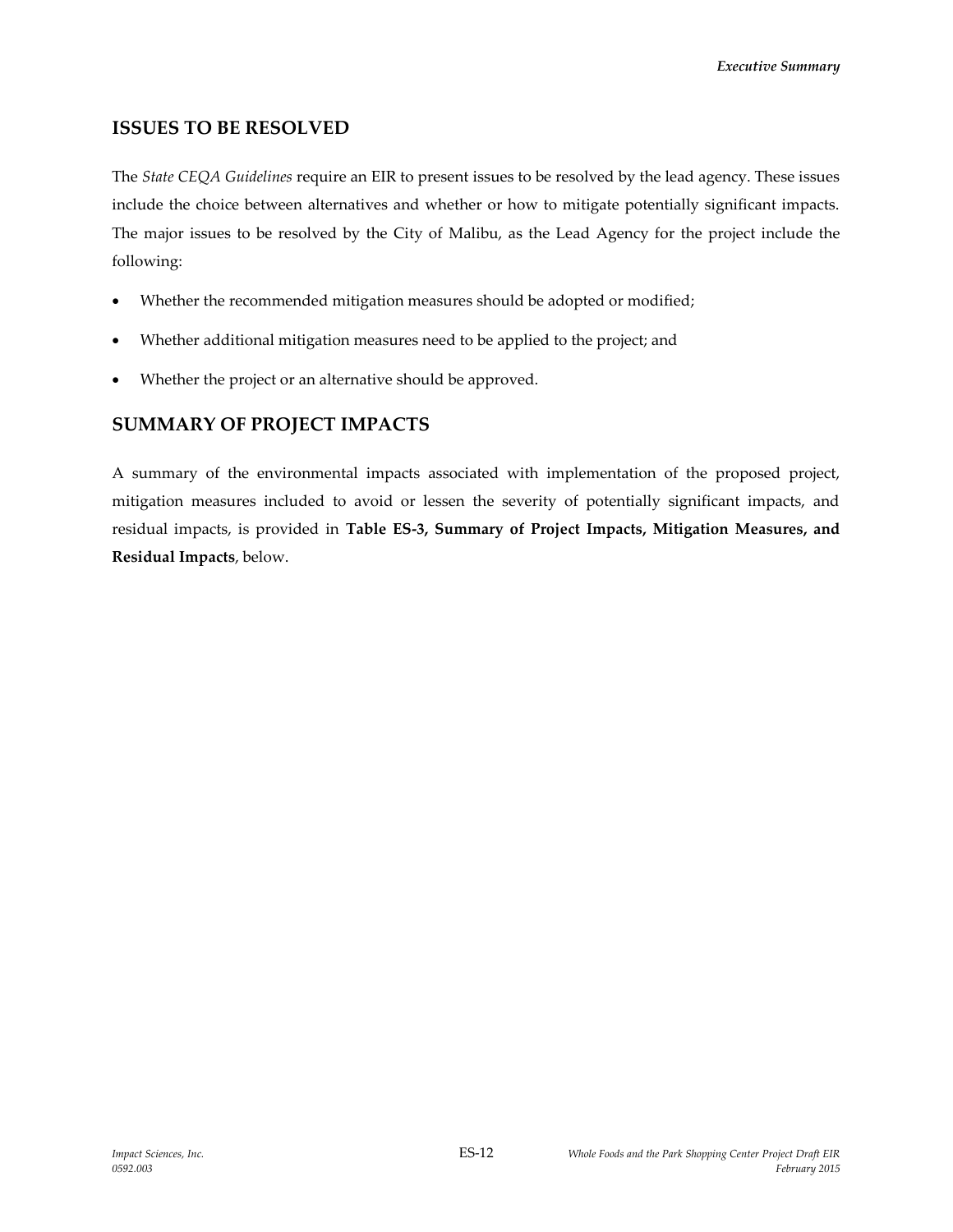## **Table ES-3 Summary of Project Impacts, Mitigation Measures, and Residual Impacts**

| <b>Significance Threshold and Project Impacts</b>                                                                                                                                                                                                                                                                                            | <b>Mitigation Measures</b> | <b>Residual Impact</b> |
|----------------------------------------------------------------------------------------------------------------------------------------------------------------------------------------------------------------------------------------------------------------------------------------------------------------------------------------------|----------------------------|------------------------|
| Aesthetics                                                                                                                                                                                                                                                                                                                                   |                            |                        |
| Threshold 3.1.1<br>Have a substantial adverse effect<br>on a scenic vista.                                                                                                                                                                                                                                                                   | No mitigation is required  | Less than significant  |
| Threshold 3.1.2<br>Substantially damage scenic<br>resources, including, but not limited to, trees, rock<br>outcroppings, and historic buildings within a state<br>scenic highway.                                                                                                                                                            | No mitigation is required  | Less than significant  |
| Threshold 3.1.3<br>Substantially degrade the existing<br>visual character or quality of the site and its<br>surroundings.                                                                                                                                                                                                                    | No mitigation is required  | Less than significant  |
| Threshold 3.1.4<br>Create a new source of substantial<br>light or glare which would adversely affect day or<br>nighttime views in the area.                                                                                                                                                                                                  | No mitigation is required  | Less than significant  |
| <b>Air Quality</b>                                                                                                                                                                                                                                                                                                                           |                            |                        |
| Threshold 3.2.1<br>Would the project conflict with or<br>obstruct implementation of the applicable air quality<br>plan?                                                                                                                                                                                                                      | No mitigation is required  | Less than significant  |
| Would the project generate total<br>Threshold 3.2.2<br>criteria pollutant emissions during construction or<br>operation (direct and indirect) in excess of the<br>thresholds given in Table 3.2-4, SCAQMD Regional<br>Emissions Significance Thresholds?                                                                                     | No mitigation is required  | Less than significant  |
| Threshold 3.2.3<br>Would the project result in a<br>cumulatively considerable net increase of any criteria<br>pollutant for which the project region is non-attainment<br>under an applicable federal or state ambient air quality<br>standard (including releasing emissions which exceed<br>quantitative thresholds for ozone precursors)? | No mitigation is required  | Less than significant  |
| Threshold 3.2.4<br>Would the project expose sensitive<br>receptors to substantial pollutant concentrations?                                                                                                                                                                                                                                  | No mitigation is required  | Less than significant  |
| Threshold 3.2.5<br>Would the project expose sensitive<br>receptors to objectionable odors affecting a substantial<br>number of people?                                                                                                                                                                                                       | No mitigation is required  | Less than significant  |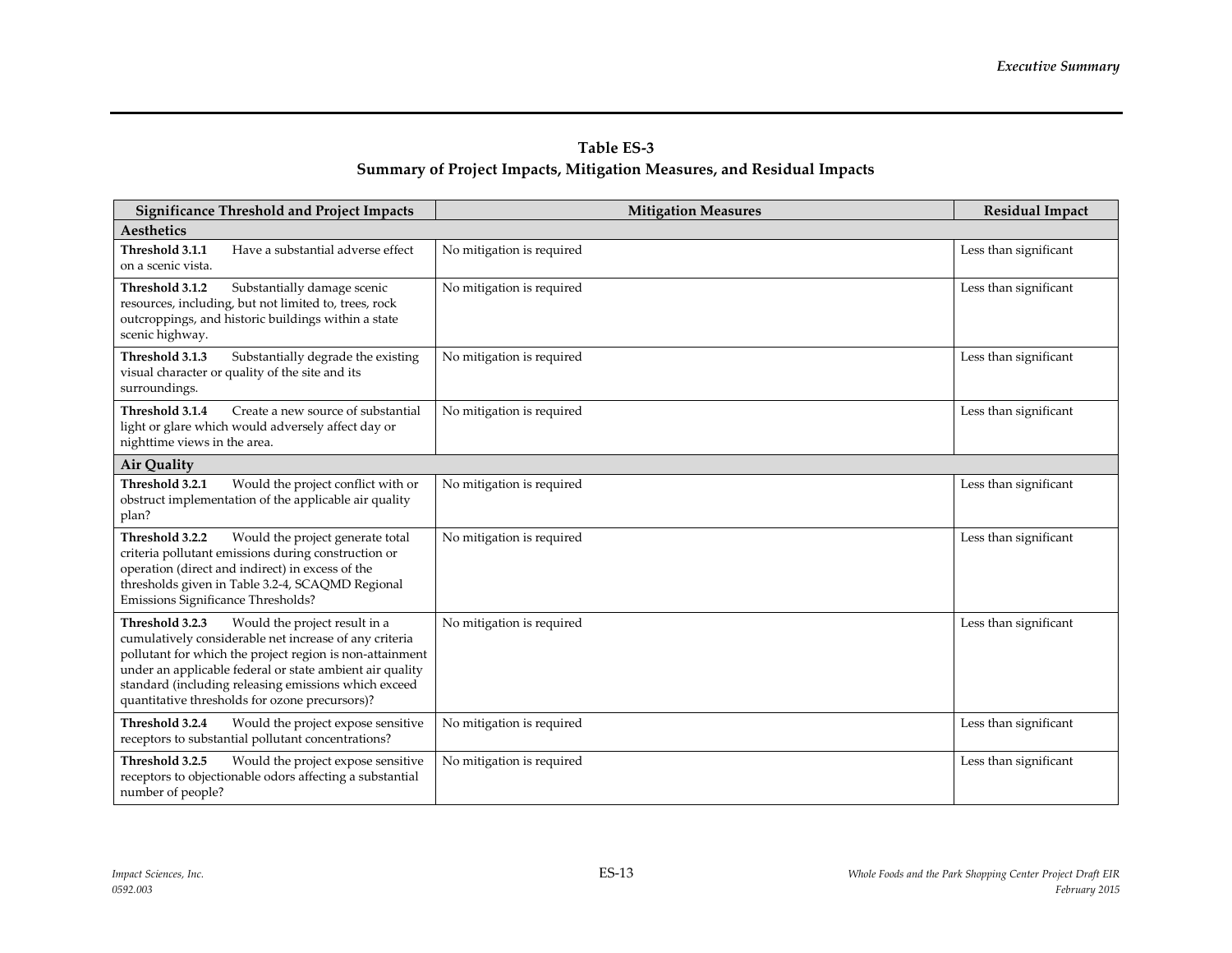| <b>Significance Threshold and Project Impacts</b>                                                                                                                                                                                                                              | <b>Mitigation Measures</b>                                                                                                                                                                                                                                                                                                                                                                                                                                                                                                                                                                                                                                                                                                                                                                                                                                                        | <b>Residual Impact</b>                                                                                                                                                                                |
|--------------------------------------------------------------------------------------------------------------------------------------------------------------------------------------------------------------------------------------------------------------------------------|-----------------------------------------------------------------------------------------------------------------------------------------------------------------------------------------------------------------------------------------------------------------------------------------------------------------------------------------------------------------------------------------------------------------------------------------------------------------------------------------------------------------------------------------------------------------------------------------------------------------------------------------------------------------------------------------------------------------------------------------------------------------------------------------------------------------------------------------------------------------------------------|-------------------------------------------------------------------------------------------------------------------------------------------------------------------------------------------------------|
| <b>Biological Resources</b>                                                                                                                                                                                                                                                    |                                                                                                                                                                                                                                                                                                                                                                                                                                                                                                                                                                                                                                                                                                                                                                                                                                                                                   |                                                                                                                                                                                                       |
| Threshold 3.3.1<br>Have a substantial adverse effect,<br>either directly or through habitat modifications, on any<br>species identified as a candidate, sensitive, or special-<br>status species in local or regional plans, policies, or<br>regulations, or by CDFW or USFWS. | If construction would commence during the nesting/breeding season February<br>$3.3 - 1:$<br>through August), a pre-construction survey of the project vicinity for nesting<br>birds shall be conducted by a qualified biologist (i.e., experienced with the<br>nesting behavior of bird species of the region) within two weeks of the<br>commencement of construction activities. The intent of the survey would be to<br>determine if active nests of special-status bird species or other species protected<br>by the Migratory Bird Treaty Act and/or the California Fish and Game Code are<br>present within the construction zone or within 500 feet of the construction zone.<br>The survey area shall include all trees, shrubs, and buildings in the construction<br>zone and a surrounding 500 feet area, including suitable habitat areas outside the<br>project site. | With implementation of<br><b>Mitigation Measure 3.3-1</b><br>and compliance with MMC<br>Title 17, LIP Sections 4.5.2<br>and $6.5$ (G), impacts to<br>nesting birds would be less<br>than significant. |
|                                                                                                                                                                                                                                                                                | If active nests are found in areas that could be directly affected by, or are within<br>500 feet of, construction and would be subject to prolonged construction-related<br>noise, a no-disturbance buffer zone shall be created around active nests during<br>the breeding season or until a qualified biologist determines that all young have<br>fledged. The size of the buffer zones and types of construction activities restricted<br>within them shall be determined by the qualified biologist taking into account<br>factors such as the following:                                                                                                                                                                                                                                                                                                                     |                                                                                                                                                                                                       |
|                                                                                                                                                                                                                                                                                | Noise and human disturbance levels at the construction site at the time of<br>the survey and the noise and disturbance expected during the construction<br>activity.                                                                                                                                                                                                                                                                                                                                                                                                                                                                                                                                                                                                                                                                                                              |                                                                                                                                                                                                       |
|                                                                                                                                                                                                                                                                                | Distance and amount of vegetation or other screening between the<br>construction site and the nest.                                                                                                                                                                                                                                                                                                                                                                                                                                                                                                                                                                                                                                                                                                                                                                               |                                                                                                                                                                                                       |
|                                                                                                                                                                                                                                                                                | Sensitivity of individual nesting species and behaviors of the nesting birds.                                                                                                                                                                                                                                                                                                                                                                                                                                                                                                                                                                                                                                                                                                                                                                                                     |                                                                                                                                                                                                       |
|                                                                                                                                                                                                                                                                                | Limits of construction to avoid an active nest shall be established in the field by a<br>qualified biologist with flagging, fencing, or another appropriate barrier and<br>construction personnel shall be instructed on the sensitivity of nest areas.                                                                                                                                                                                                                                                                                                                                                                                                                                                                                                                                                                                                                           |                                                                                                                                                                                                       |
|                                                                                                                                                                                                                                                                                | LUP Policy 6.23 requires exterior lighting to be low intensity and shielded. As<br>discussed in Section 3.1 Aesthetics, it is anticipated that prior to project<br>entitlement and buildout the City will have adopted a citywide lighting<br>ordinance. As a new project, all lighting for the proposed project would be<br>required to meet the standards in the City's General Plan, MMC Title 17, LIP<br>Sections 4.6.2 and 6.5(G) and the adopted citywide lighting ordinance. In<br>addition, uplighting in landscaping or elsewhere on-site shall be prohibited. The<br>combination of low wattage and shielding would reduce potential impacts to<br>nesting birds to less than significant levels.                                                                                                                                                                       |                                                                                                                                                                                                       |
| Threshold 3.3.2<br>Have a substantial adverse effect<br>on any riparian habitat or other sensitive natural<br>community identified in local or regional plans,<br>policies, regulations, or by CDFW or USFWS.                                                                  | No mitigation is required                                                                                                                                                                                                                                                                                                                                                                                                                                                                                                                                                                                                                                                                                                                                                                                                                                                         | Less than significant                                                                                                                                                                                 |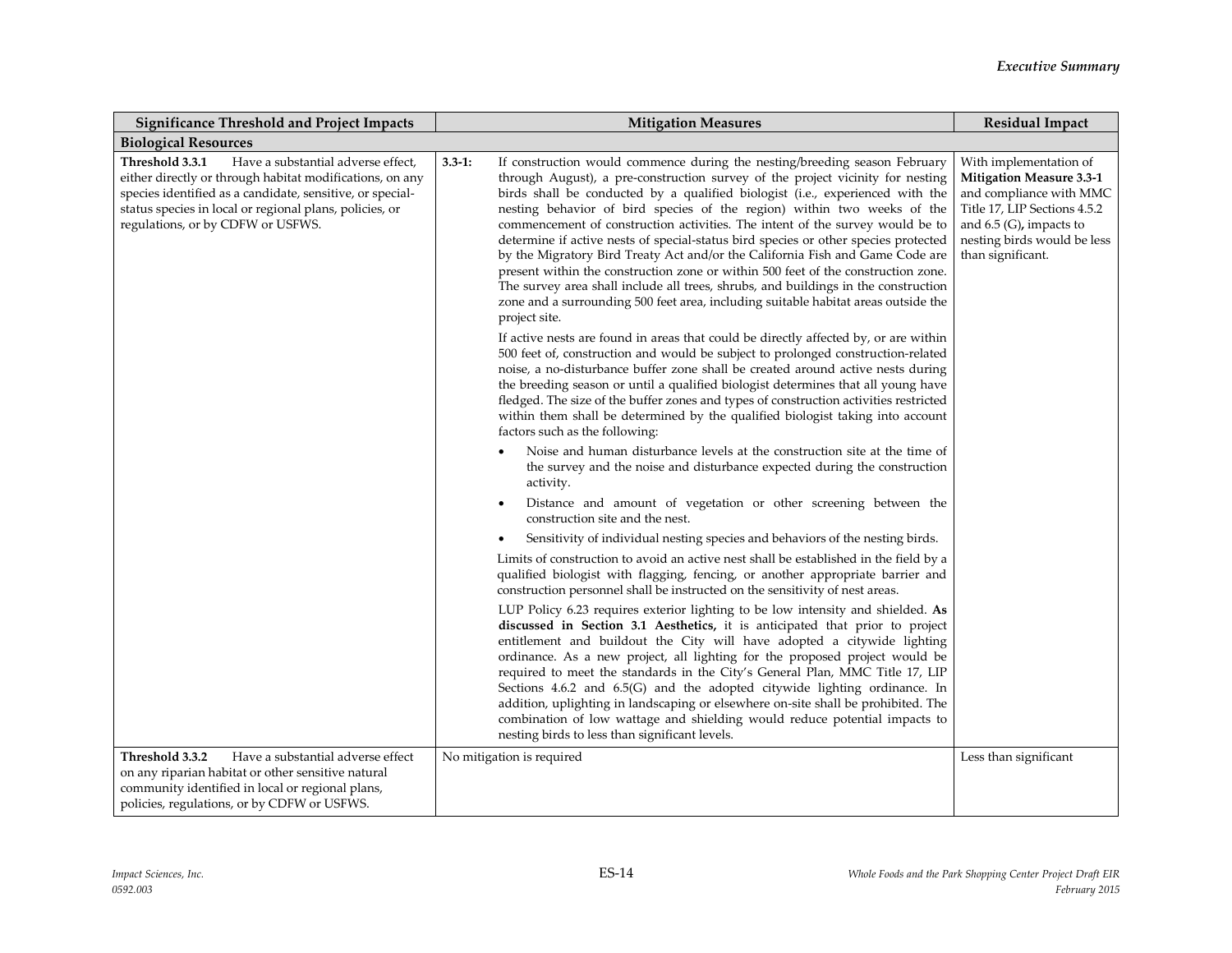| <b>Significance Threshold and Project Impacts</b>                                                                                                                                                                                                                                                   | <b>Mitigation Measures</b>                                                                                                                                                                                                                                                                                                                                                                                                                                                                                                                                                                                                                                                                                                                                                                                                                                                                                                                                                                                                                                                                       | <b>Residual Impact</b>                                                                             |
|-----------------------------------------------------------------------------------------------------------------------------------------------------------------------------------------------------------------------------------------------------------------------------------------------------|--------------------------------------------------------------------------------------------------------------------------------------------------------------------------------------------------------------------------------------------------------------------------------------------------------------------------------------------------------------------------------------------------------------------------------------------------------------------------------------------------------------------------------------------------------------------------------------------------------------------------------------------------------------------------------------------------------------------------------------------------------------------------------------------------------------------------------------------------------------------------------------------------------------------------------------------------------------------------------------------------------------------------------------------------------------------------------------------------|----------------------------------------------------------------------------------------------------|
| <b>Biological Resources (continued)</b>                                                                                                                                                                                                                                                             |                                                                                                                                                                                                                                                                                                                                                                                                                                                                                                                                                                                                                                                                                                                                                                                                                                                                                                                                                                                                                                                                                                  |                                                                                                    |
| Have a substantial adverse effect<br>Threshold 3.3.3<br>on federally protected wetlands as defined by Section<br>404 of the Clean Water Act (including, but not limited<br>to, marsh, vernal pool, coastal, etc.) through direct<br>removal, filling, hydrological interruption, or other<br>means. | No mitigation is required                                                                                                                                                                                                                                                                                                                                                                                                                                                                                                                                                                                                                                                                                                                                                                                                                                                                                                                                                                                                                                                                        | Less than significant                                                                              |
| Threshold 3.3.4<br>Interfere substantially with the<br>movement of any native resident or migratory fish or<br>wildlife species or with established native resident or<br>migratory wildlife corridors, or impede the use of<br>native wildlife nursery sites.                                      | No mitigation is required                                                                                                                                                                                                                                                                                                                                                                                                                                                                                                                                                                                                                                                                                                                                                                                                                                                                                                                                                                                                                                                                        | Less than significant                                                                              |
| Threshold 3.3.5<br>Conflict with any local policies or<br>ordinances protecting biological resources, such as a<br>tree preservation policy or ordinance.                                                                                                                                           | The project applicant shall ensure the requirements of LIP Section 5.6.2 are met<br>$3.3 - 2:$<br>through the preparation of a monitoring plan. The applicant (or designee) shall<br>be responsible for preparation of annual monitoring reports on the replacement<br>trees. The monitoring report shall include measurements of replacement trees<br>(i.e., DBH, approximate height and canopy width) and the relative health,<br>including noting any damage from fire, insects, and disease, or other vectors<br>affecting health. If at any time, within the monitoring period the health of a<br>replacement tree begins to decline beyond recovery, that tree shall be replaced in<br>kind with a healthy tree.<br>Monitoring reports shall be provided to the City annually and at the conclusion<br>of the 10-year monitoring period documenting the success or failure of the<br>mitigation. If performance standards are not met by the end of 10 years, at the<br>discretion of the City Planning Department the monitoring period shall be<br>extended until the standards are met. | With implementation of<br>Mitigation Measures 3.3-2,<br>impacts would be less than<br>significant. |
| Threshold 3.3.6<br>Conflict with the provisions of an<br>adopted habitat conservation plan, natural community<br>conservation plan, or other approved local, regional, or<br>state habitat conservation plan.                                                                                       | No mitigation is required                                                                                                                                                                                                                                                                                                                                                                                                                                                                                                                                                                                                                                                                                                                                                                                                                                                                                                                                                                                                                                                                        | Less than significant                                                                              |
| <b>Cultural Resources</b>                                                                                                                                                                                                                                                                           |                                                                                                                                                                                                                                                                                                                                                                                                                                                                                                                                                                                                                                                                                                                                                                                                                                                                                                                                                                                                                                                                                                  |                                                                                                    |
| Threshold 3.4-1<br>Cause a substantial adverse change<br>in the significance of a historical resource as identified<br>in Section 15064.6 of the State CEQA Guidelines                                                                                                                              | No mitigation is required                                                                                                                                                                                                                                                                                                                                                                                                                                                                                                                                                                                                                                                                                                                                                                                                                                                                                                                                                                                                                                                                        | Less than significant                                                                              |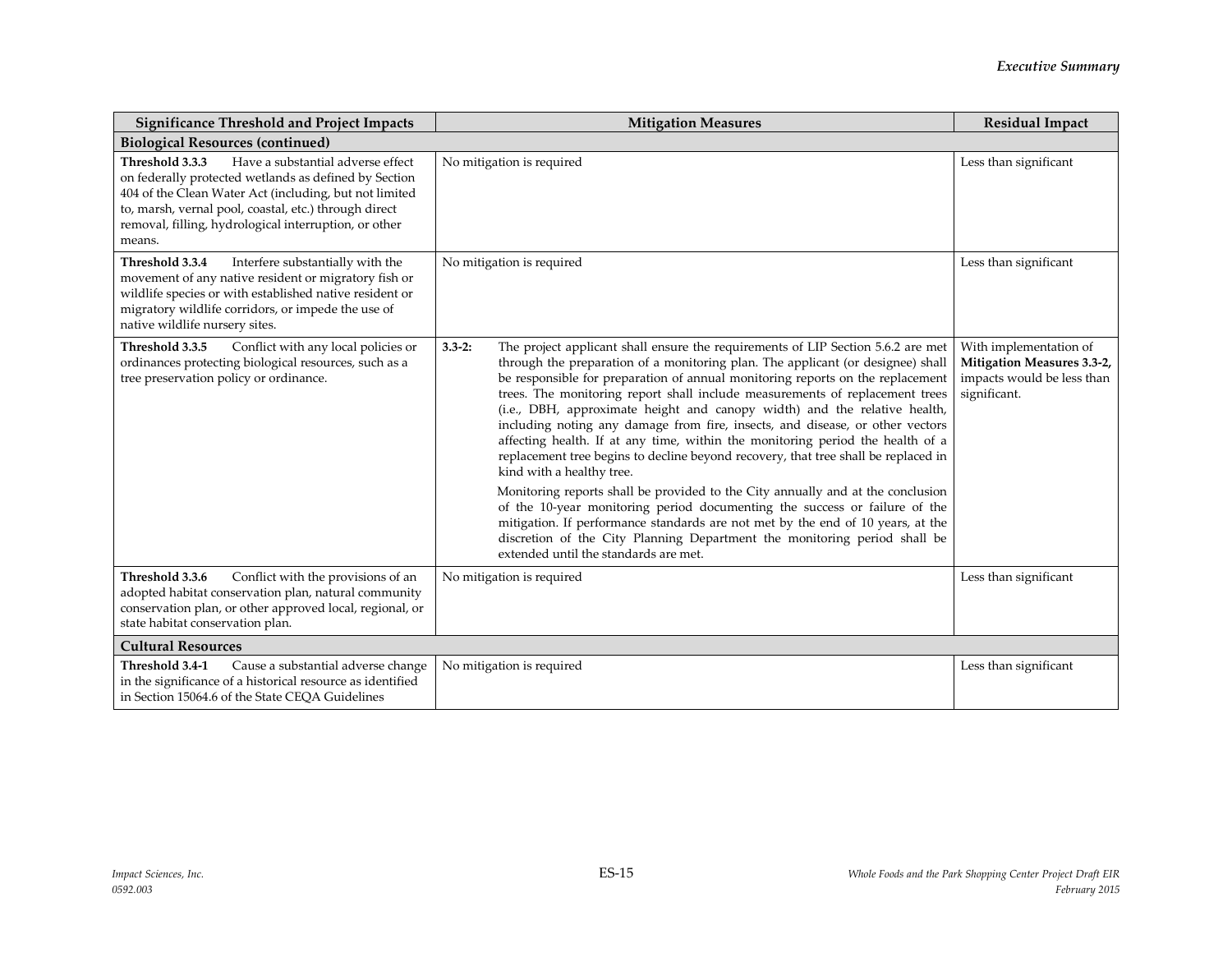| <b>Significance Threshold and Project Impacts</b>                                                                                                                         | <b>Mitigation Measures</b>                                                                                                                                                                                                                                                                                                                                                                                                                                                                                                                                          | <b>Residual Impact</b>                                                                           |
|---------------------------------------------------------------------------------------------------------------------------------------------------------------------------|---------------------------------------------------------------------------------------------------------------------------------------------------------------------------------------------------------------------------------------------------------------------------------------------------------------------------------------------------------------------------------------------------------------------------------------------------------------------------------------------------------------------------------------------------------------------|--------------------------------------------------------------------------------------------------|
| <b>Cultural Resources (continued)</b>                                                                                                                                     |                                                                                                                                                                                                                                                                                                                                                                                                                                                                                                                                                                     |                                                                                                  |
| Threshold 3.4-2<br>Cause a substantial adverse change<br>in the significance of an archaeological resource<br>pursuant to Section 15064.5 of the State CEQA<br>Guidelines | 3.4.1:<br>The services of an archaeologist shall be secured by contacting the Center for<br>Public Archaeology - Cal State University Fullerton, or an archaeologist who<br>meets the Secretary of the Interior's guidelines and is listed in the Register of<br>Professional Archaeologists, who shall be present to monitor all ground-<br>disturbing activities associated with the Project.                                                                                                                                                                     | With implementation of<br>Mitigation Measure 3.4-1,<br>impacts would be less than<br>significant |
|                                                                                                                                                                           | Prior to initiation of ground-disturbing activities, the Project Archaeologist shall<br>conduct a brief awareness training session for the benefit of all construction<br>workers and supervisory personnel. The training, which could be held in<br>conjunction with the Project's initial on-site safety meeting and paleontological<br>resources training, shall explain the importance of and legal basis for the<br>protection of significant archaeological resources.                                                                                        |                                                                                                  |
|                                                                                                                                                                           | In the event that archaeological resources are exposed during ground-disturbing<br>activities, work in the immediate vicinity of the find shall stop until the Project<br>Archaeologist can evaluate the significance of the find. Construction activities<br>may continue in other areas.                                                                                                                                                                                                                                                                          |                                                                                                  |
|                                                                                                                                                                           | If the discovered cultural materials are prehistoric in nature or include Native<br>American remains, the Project Archaeologist shall arrange for a Native American<br>monitor to be retained to assist in the identification of the resources or human<br>remains. The Native American monitor shall be retained from a list of suitable<br>candidates from the Native American Heritage Commission.                                                                                                                                                               |                                                                                                  |
|                                                                                                                                                                           | The Archaeologist shall assess the discovered material(s) and prepare a survey,<br>study, or report evaluating the impact. The Archaeologist's survey, study, or<br>report shall contain a recommendation(s), if necessary, for the preservation,<br>conservation, or relocation of the resource. The applicant shall comply with the<br>recommendations of the evaluating Archaeologist, as contained in the survey,<br>study, or report. Project development activities may resume once copies of the<br>archaeological survey, study or report are submitted to: |                                                                                                  |
|                                                                                                                                                                           | South Central Coastal Information Center<br>Department of Anthropology<br>McCarthy Hall 477<br><b>CSU Fullerton</b><br>800 North State College Boulevard<br>Fullerton, CA 92834                                                                                                                                                                                                                                                                                                                                                                                     |                                                                                                  |
|                                                                                                                                                                           | Prior to the issuance of any building permit, the Applicant shall submit a letter to<br>the case file indicating what, if any, archaeological reports have been submitted,<br>or a statement indicating that no material was discovered. A covenant and<br>agreement binding the Applicant to this condition shall be recorded prior to<br>issuance of a grading permit.                                                                                                                                                                                            |                                                                                                  |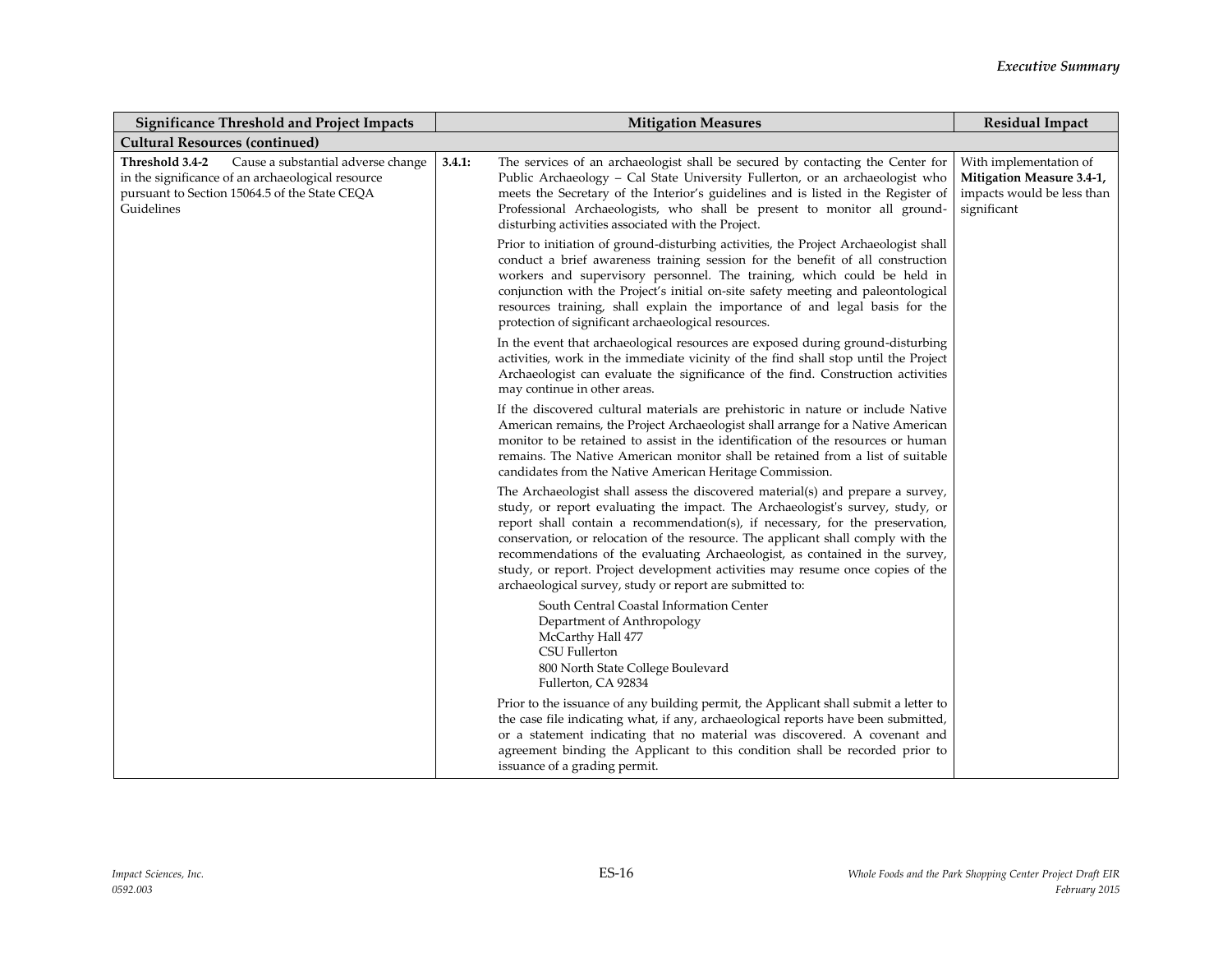| <b>Significance Threshold and Project Impacts</b>                                                                           |            | <b>Mitigation Measures</b>                                                                                                                                                                                                                                                                                                                                                                                                                                                                                                                                                                                        | <b>Residual Impact</b>                                                                                  |
|-----------------------------------------------------------------------------------------------------------------------------|------------|-------------------------------------------------------------------------------------------------------------------------------------------------------------------------------------------------------------------------------------------------------------------------------------------------------------------------------------------------------------------------------------------------------------------------------------------------------------------------------------------------------------------------------------------------------------------------------------------------------------------|---------------------------------------------------------------------------------------------------------|
| <b>Cultural Resources (continued)</b>                                                                                       |            |                                                                                                                                                                                                                                                                                                                                                                                                                                                                                                                                                                                                                   |                                                                                                         |
| Threshold 3.4-3<br>Disturb or indirectly destroy a<br>unique paleontological resource or site or unique<br>geologic feature | $3.4 - 2:$ | All excavations and grading activities into the older Quaternary alluvium and/or<br>Sespe Formation, or below a depth of 5 feet, shall be monitored by a qualified<br>paleontologist. The on-site monitor shall be equipped and permitted to salvage<br>fossils and samples of sediments as they are unearthed. If unearthed<br>paleontological resources determined to be significant by the on-site<br>paleontologist are discovered during project construction activities, all work<br>should halt within 50 feet of the find until it can be fully evaluated and excavated<br>by a qualified paleontologist. | With implementation of<br><b>Mitigation Measure 3.4-2,</b><br>impacts would be less than<br>significant |
|                                                                                                                             |            | Recovered specimens shall be prepared to a point of identification and<br>permanent preservation, including washing of sediments to recover small<br>invertebrates and vertebrates. Specimens shall be curated into a professional,<br>accredited museum repository with permanent retrievable storage.                                                                                                                                                                                                                                                                                                           |                                                                                                         |
|                                                                                                                             |            | A report of findings, with an appended itemized inventory of specimens, shall be<br>prepared and submitted to the City. The report and inventory, when submitted<br>to the City, shall signify completion of the program to mitigate impacts on<br>paleontological resources.                                                                                                                                                                                                                                                                                                                                     |                                                                                                         |
| Threshold 3.4-4<br>Disturb any human remains,<br>including those interred outside formal cemeteries                         | $3.4 - 3:$ | If human remains are encountered during excavation and grading activities<br>within the project site, the contractor shall stop such activities. In the event of<br>accidental discovery or recognition of any human remains there shall be no<br>further excavation or disturbance of the subject site or any nearby areas<br>reasonably suspected to overlie adjacent human remains and the following steps<br>shall be taken:                                                                                                                                                                                  | With implementation of<br>Mitigation Measure 3.4-3,<br>impacts would be less than<br>significant        |
|                                                                                                                             |            | The coroner of the City in which the remains are discovered must be<br>contacted to determine that no investigation of the cause of death is<br>required; and,                                                                                                                                                                                                                                                                                                                                                                                                                                                    |                                                                                                         |
|                                                                                                                             |            | If the remains are of Native American origin, either of the following steps<br>$\bullet$<br>shall be taken:                                                                                                                                                                                                                                                                                                                                                                                                                                                                                                       |                                                                                                         |
|                                                                                                                             |            | The coroner should contact the Native American Heritage Commission<br>in order to ascertain the proper descendants from the deceased<br>individual. The coroner should make a recommendation to the<br>landowner or the person responsible for the excavation work, for<br>means of treating or disposing of, with appropriate dignity, the human<br>remains and any associated grave goods, which may include obtaining<br>a qualified archaeologist or team of archaeologists to properly excavate<br>the human remains.                                                                                        |                                                                                                         |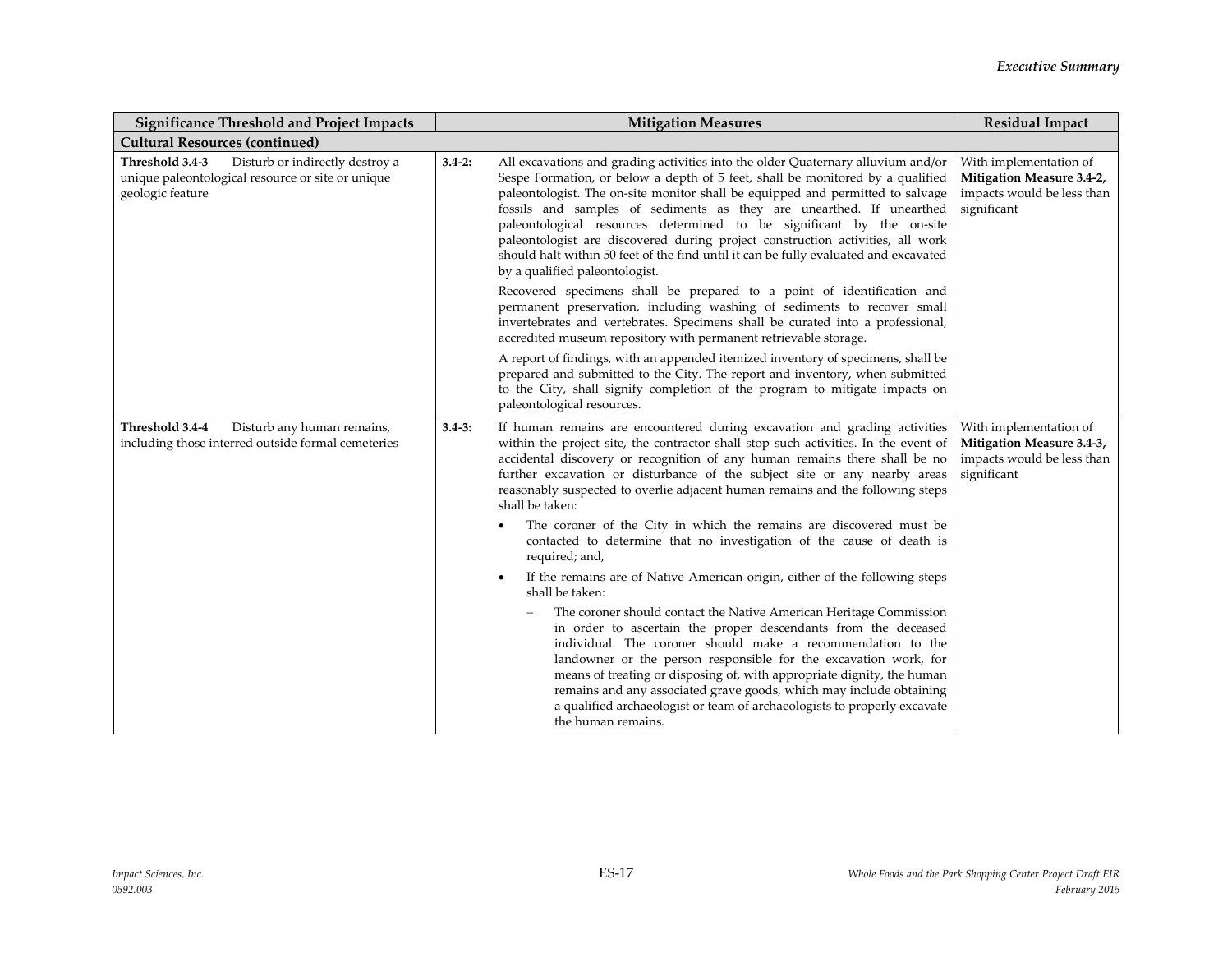| <b>Significance Threshold and Project Impacts</b>                                                                                                                                                                                                                                                                                                                                                                                                                                                                   | <b>Mitigation Measures</b>                                                                                                                                                                                                                                                                                                                                                                                                                                                                                                                                                                                                                                                                                                                                                                                                                                                                                                                                                                                                                                                                                                                                                                                                                                                                                                                                                                                                                                                           | <b>Residual Impact</b>                                                                           |
|---------------------------------------------------------------------------------------------------------------------------------------------------------------------------------------------------------------------------------------------------------------------------------------------------------------------------------------------------------------------------------------------------------------------------------------------------------------------------------------------------------------------|--------------------------------------------------------------------------------------------------------------------------------------------------------------------------------------------------------------------------------------------------------------------------------------------------------------------------------------------------------------------------------------------------------------------------------------------------------------------------------------------------------------------------------------------------------------------------------------------------------------------------------------------------------------------------------------------------------------------------------------------------------------------------------------------------------------------------------------------------------------------------------------------------------------------------------------------------------------------------------------------------------------------------------------------------------------------------------------------------------------------------------------------------------------------------------------------------------------------------------------------------------------------------------------------------------------------------------------------------------------------------------------------------------------------------------------------------------------------------------------|--------------------------------------------------------------------------------------------------|
| <b>Cultural Resources (continued)</b>                                                                                                                                                                                                                                                                                                                                                                                                                                                                               |                                                                                                                                                                                                                                                                                                                                                                                                                                                                                                                                                                                                                                                                                                                                                                                                                                                                                                                                                                                                                                                                                                                                                                                                                                                                                                                                                                                                                                                                                      |                                                                                                  |
|                                                                                                                                                                                                                                                                                                                                                                                                                                                                                                                     | $3.4 - 3:$<br>(continued)                                                                                                                                                                                                                                                                                                                                                                                                                                                                                                                                                                                                                                                                                                                                                                                                                                                                                                                                                                                                                                                                                                                                                                                                                                                                                                                                                                                                                                                            |                                                                                                  |
|                                                                                                                                                                                                                                                                                                                                                                                                                                                                                                                     | Implementing or local agencies or authorized representatives should<br>retain a Native American monitor, and an archaeologist, if<br>recommended by the Native American monitor, and rebury the Native<br>American human remains and any associated grave goods, with<br>appropriate dignity, on the property and in a location that is not<br>subject to further subsurface disturbance when any of the following<br>conditions occurs:                                                                                                                                                                                                                                                                                                                                                                                                                                                                                                                                                                                                                                                                                                                                                                                                                                                                                                                                                                                                                                             |                                                                                                  |
|                                                                                                                                                                                                                                                                                                                                                                                                                                                                                                                     | The Native American Heritage Commission is unable to identify a<br>descendent.                                                                                                                                                                                                                                                                                                                                                                                                                                                                                                                                                                                                                                                                                                                                                                                                                                                                                                                                                                                                                                                                                                                                                                                                                                                                                                                                                                                                       |                                                                                                  |
|                                                                                                                                                                                                                                                                                                                                                                                                                                                                                                                     | The descendant identified fails to make a recommendation.                                                                                                                                                                                                                                                                                                                                                                                                                                                                                                                                                                                                                                                                                                                                                                                                                                                                                                                                                                                                                                                                                                                                                                                                                                                                                                                                                                                                                            |                                                                                                  |
|                                                                                                                                                                                                                                                                                                                                                                                                                                                                                                                     | The implementing agency or its authorized representative rejects the<br>recommendation of the descendant, and the mediation by the Native<br>American Heritage Commission fails to provide measures acceptable<br>to the landowner.                                                                                                                                                                                                                                                                                                                                                                                                                                                                                                                                                                                                                                                                                                                                                                                                                                                                                                                                                                                                                                                                                                                                                                                                                                                  |                                                                                                  |
| <b>Geology and Soils</b>                                                                                                                                                                                                                                                                                                                                                                                                                                                                                            |                                                                                                                                                                                                                                                                                                                                                                                                                                                                                                                                                                                                                                                                                                                                                                                                                                                                                                                                                                                                                                                                                                                                                                                                                                                                                                                                                                                                                                                                                      |                                                                                                  |
| Threshold 3.5-1<br>Expose people or structures to<br>potential substantial adverse effects, including the risk<br>of loss, injury, or death, involving: (a) a rupture of a<br>known earthquake fault, as delineated on the most<br>recent Alquist-Priolo Earthquake Fault Zoning Map<br>issues by the State Geologist for the area or based on<br>other substantial evidence of a known fault; (b) Strong<br>seismic ground shaking; (c) Seismic-related ground<br>failure, including liquefaction; (d) Landslides. | Prior to project approval, the project applicant shall submit for review and<br>$3.5 - 1:$<br>approval by the City of Malibu Building Department detailed plans to address<br>potential liquefaction hazards. These plans shall reduce liquefaction hazards<br>through one of the following methods:<br>The proposed structures may be supported on friction piles extending<br>through the potentially liquefiable sands. The friction piles may be<br>designed in two ways.<br>Option 1:<br>The minimum friction pile diameter is 24 inches. Friction piles should<br>extend into the nonliquefiable alluvium a minimum of 10 feet, which is<br>found at a depth of 30 feet. The friction piles may be proportioned<br>using skin friction value of 500 pounds per square foot. All friction<br>piles shall be designed to resist a creep force of 1,000 pounds per lineal<br>foot for each foot of shaft exposed to the liquefiable sands above 30<br>feet.<br>Lateral loads may be resisted by friction at the base of the conventional<br>foundations and by passive resistance within the compacted fill. A<br>coefficient of friction of 0.4 may be used between the foundations and<br>the alluvium. The passive resistance may be assumed to act as a fluid<br>with a density of 500 pounds per cubic foot. A maximum passive earth<br>pressure of 2,000 pounds per square foot may be assumed. For isolated<br>poles, the allowable passive earth pressure may be doubled. | With implementation of<br>Mitigation Measure 3.5-1,<br>impacts would be less than<br>significant |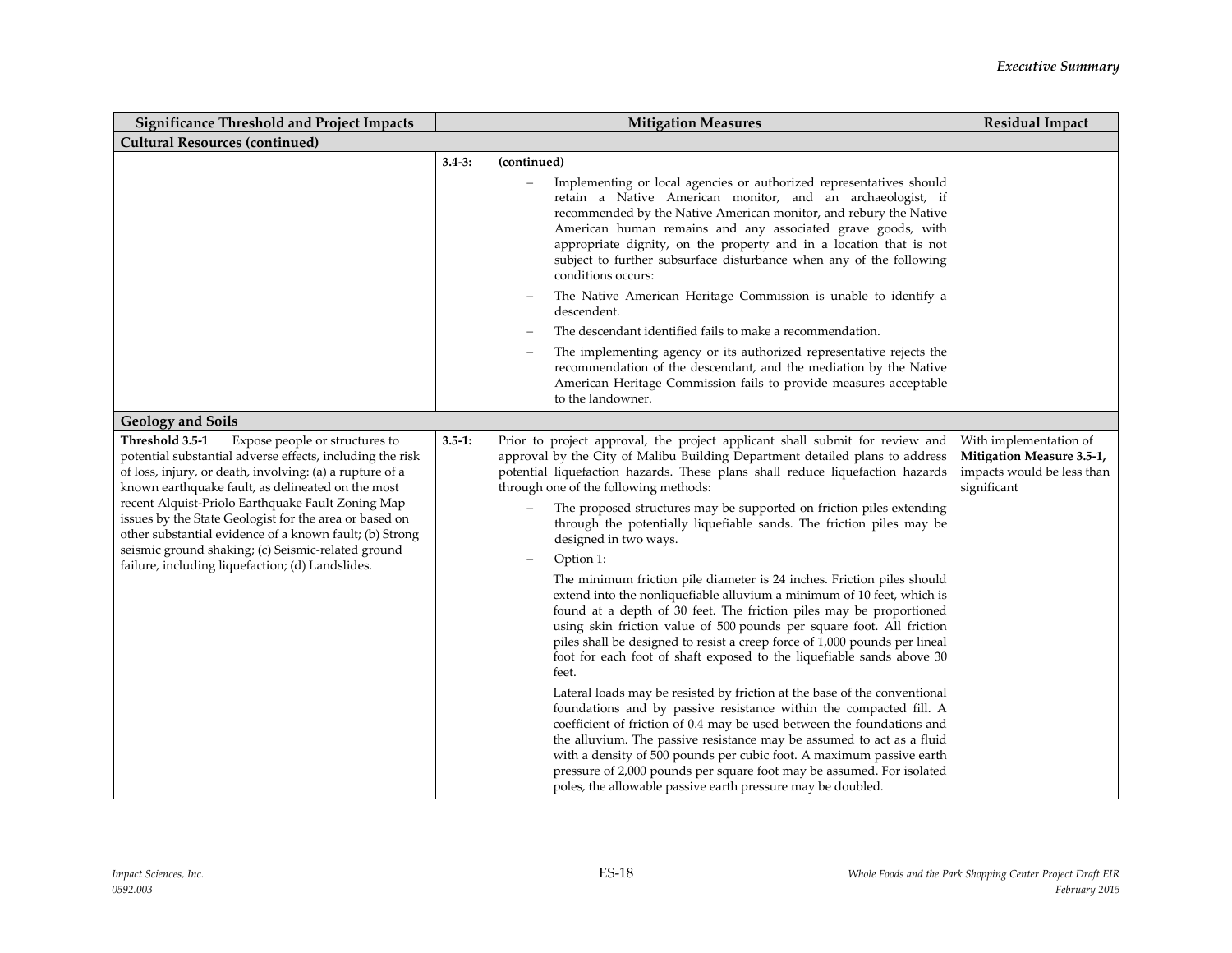| <b>Significance Threshold and Project Impacts</b>                                 | <b>Mitigation Measures</b><br><b>Residual Impact</b>                                                                                                                                                                                                                                                                                                                                                                                                                                                               |                       |  |
|-----------------------------------------------------------------------------------|--------------------------------------------------------------------------------------------------------------------------------------------------------------------------------------------------------------------------------------------------------------------------------------------------------------------------------------------------------------------------------------------------------------------------------------------------------------------------------------------------------------------|-----------------------|--|
| <b>Geology and Soils (continued)</b>                                              |                                                                                                                                                                                                                                                                                                                                                                                                                                                                                                                    |                       |  |
|                                                                                   | $3.5 - 1:$<br>(continued)<br>Buried utilities and parking areas would still be affected by<br>liquefaction. Appropriate measures such as flexible connections<br>resistant to earthquake damage and shutoff valves should be<br>considered.                                                                                                                                                                                                                                                                        |                       |  |
|                                                                                   | Option 2:<br>The minimum continuous footing size is 12 inches wide and 24 inches                                                                                                                                                                                                                                                                                                                                                                                                                                   |                       |  |
|                                                                                   | deep into the compacted fill, measured from the lowest adjacent grade.<br>Continuous footings may be proportioned, using a bearing value of<br>1,500 pounds per square foot. Column footings placed into the<br>compacted fill may be proportioned, using a bearing value of 2,000<br>pounds per square foot, and shall be a minimum of 2 feet in width and                                                                                                                                                        |                       |  |
|                                                                                   | 24 inches deep, below the lowest adjacent grade.<br>The bearing values given above are net bearing values; the weight of<br>concrete below grade may be neglected. These bearing values may be<br>increased by one-third for temporary loads, such as, wind and seismic<br>forces.                                                                                                                                                                                                                                 |                       |  |
|                                                                                   | All footing excavation depths shall be measured from the lowest<br>adjacent grade of recommended bearing material. Footing depths shall<br>not be measured from any proposed elevations or grades. Any<br>foundation excavations that are not the recommended depth into the<br>recommended bearing materials will not be acceptable.                                                                                                                                                                              |                       |  |
|                                                                                   | Lateral loads may be resisted by friction at the base of the conventional<br>foundations and by passive resistance within the compacted fill. A<br>coefficient of friction of 0.4 may be used between the foundations and<br>the alluvium. The passive resistance may be assumed to act as a fluid<br>with a density of 300 pounds per cubic foot. A maximum passive earth<br>pressure of 2,000 pounds per square foot may be assumed. For isolated<br>poles, the allowable passive earth pressure may be doubled. |                       |  |
|                                                                                   | The liquefaction hazard may be mitigated by in place treatment of the<br>liquefiable sands to reduce the liquefaction potential. In place densification<br>of the material may be accomplished with Vibro Compaction or Stone<br>Column densification. Shallow foundations may be utilized provided that<br>the liquefaction potential is reduced to an acceptable level. Additional<br>testing following the treatment shall verify the results of the densification.                                             |                       |  |
| Threshold 3.5-2<br>Result in substantial soil erosion, or<br>the loss of topsoil. | No mitigation is required                                                                                                                                                                                                                                                                                                                                                                                                                                                                                          | Less than significant |  |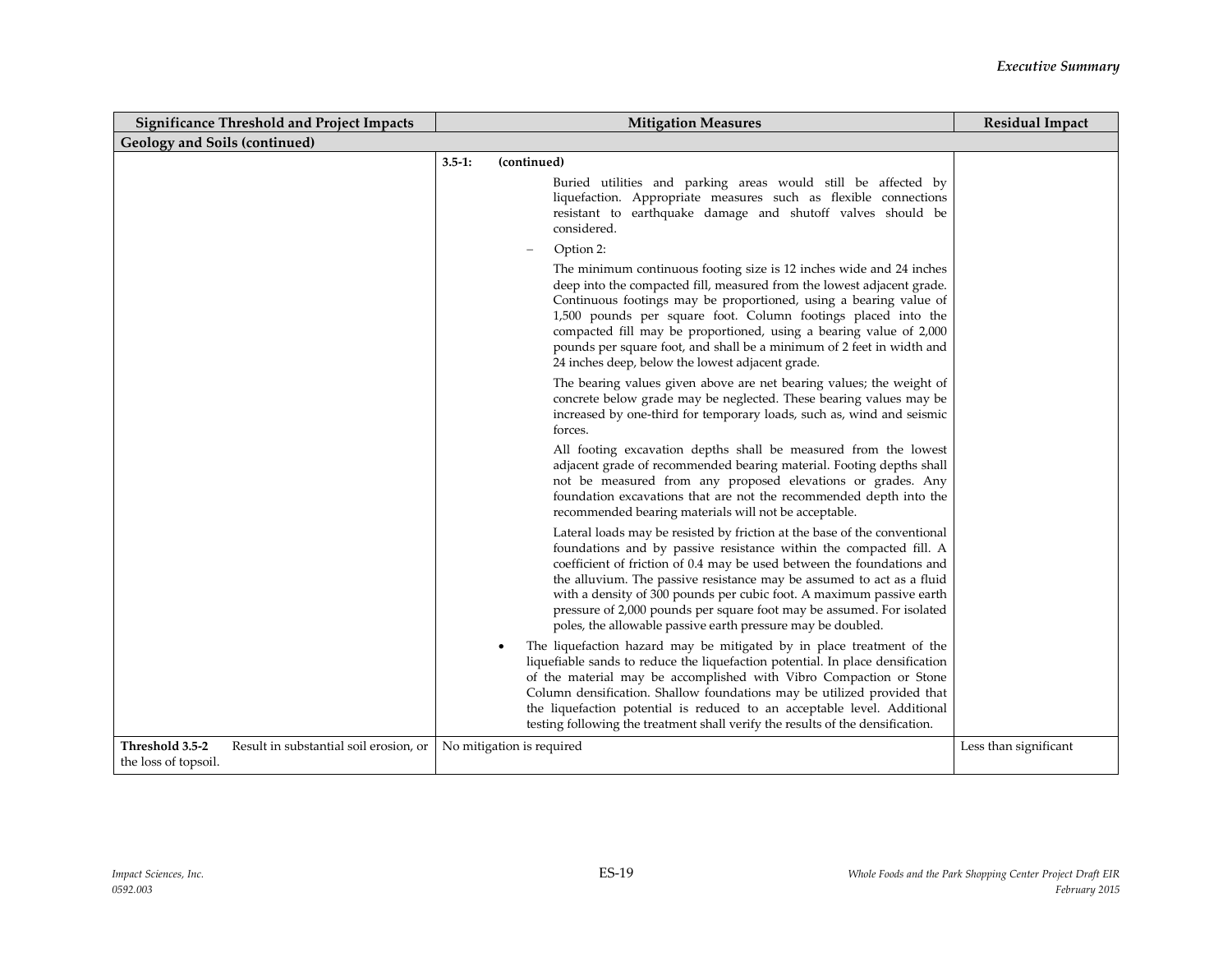| <b>Significance Threshold and Project Impacts</b>                                                                                                                                                                                                                                                                                                                                                                        | <b>Mitigation Measures</b>                         | <b>Residual Impact</b>                                                                           |
|--------------------------------------------------------------------------------------------------------------------------------------------------------------------------------------------------------------------------------------------------------------------------------------------------------------------------------------------------------------------------------------------------------------------------|----------------------------------------------------|--------------------------------------------------------------------------------------------------|
| <b>Geology and Soils (continued)</b>                                                                                                                                                                                                                                                                                                                                                                                     |                                                    |                                                                                                  |
| Threshold 3.5.3<br>Be located on a geologic unit or soil<br>that is unstable, or that would become unstable as a<br>result of the project, and potentially result in on- or off-<br>site landslide, lateral spreading, subsidence,<br>liquefaction or collapse; or be located on expansive soil,<br>as defined in Table 18-1-B of the Uniform Building<br>Code (1994), creating substantial risks to life or<br>property | Implementation of Mitigation Measure 3.5-1, above. | With implementation of<br>Mitigation Measure 3.5-1,<br>impacts would be less than<br>significant |
| Threshold 3.5.4<br>Have soils incapable of adequately<br>supporting the use of septic tanks or alternative waste<br>water disposal systems where sewers are not available<br>for the disposal of waste water                                                                                                                                                                                                             | No mitigation is required                          | Less than significant                                                                            |
| <b>Greenhouse Gases</b>                                                                                                                                                                                                                                                                                                                                                                                                  |                                                    |                                                                                                  |
| Would the project generate<br>Threshold 3.6.1<br>greenhouse gas emissions, either directly or indirectly,<br>that may have a significant impact on the environment?                                                                                                                                                                                                                                                      | No mitigation is required                          | Less than significant                                                                            |
| Threshold 3.6.2<br>Would the project conflict with an<br>applicable plan, policy, or regulation adopted for the<br>purpose of reducing the emissions of greenhouse gases?                                                                                                                                                                                                                                                | No mitigation is required                          | Less than significant                                                                            |
| <b>Hazards and Hazardous Materials</b>                                                                                                                                                                                                                                                                                                                                                                                   |                                                    |                                                                                                  |
| Threshold 3.7.1<br>Create a significant hazard to the<br>public or the environment through the routine<br>transport, use, or disposal of hazardous materials.                                                                                                                                                                                                                                                            | No mitigation is required                          | Less than significant                                                                            |
| Threshold 3.7.2<br>Create a significant hazard to the<br>public or the environment through reasonably<br>foreseeable upset and accident conditions involving the<br>release of hazardous materials into the environment.                                                                                                                                                                                                 | No mitigation is required                          | Less than significant                                                                            |
| Emit hazardous emissions or<br>Threshold 3.7.3<br>handle hazardous or acutely hazardous materials,<br>substances, or waste within 0.25 mile of an existing or<br>proposed school.                                                                                                                                                                                                                                        | No mitigation is required                          | Less than significant                                                                            |
| Threshold 3.7.4<br>Be located on a site which is<br>included on a list of hazardous materials sites compiled<br>pursuant to Government Code Section 65962.5 and, as a<br>result, create a significant hazard to the public or<br>environment.                                                                                                                                                                            | No mitigation is required                          | Less than significant                                                                            |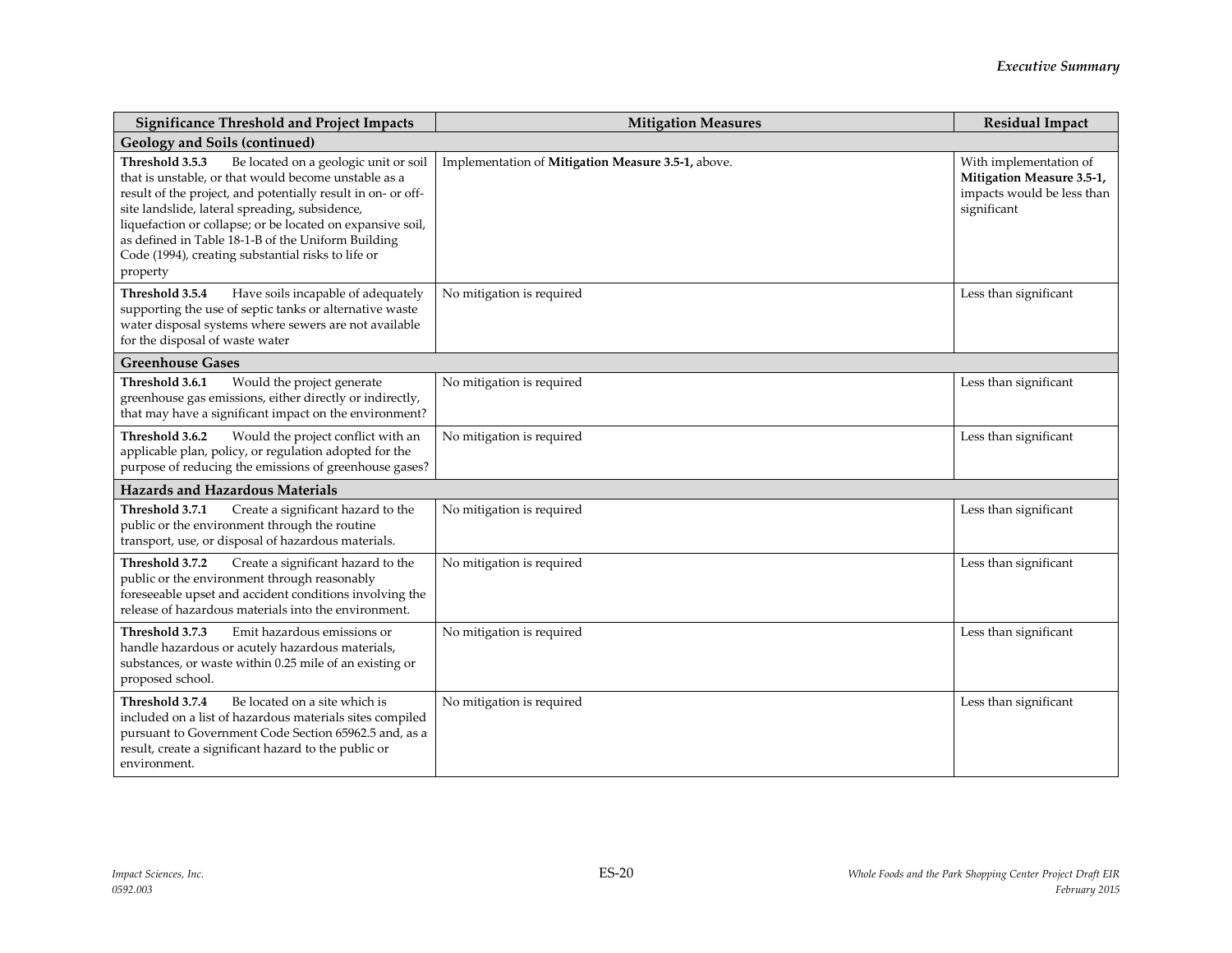| <b>Significance Threshold and Project Impacts</b>                                                                                                                                                                                                                          | <b>Mitigation Measures</b>                                                                                                                                                                                                                                                                                                                                                            | <b>Residual Impact</b>                                                                                             |  |
|----------------------------------------------------------------------------------------------------------------------------------------------------------------------------------------------------------------------------------------------------------------------------|---------------------------------------------------------------------------------------------------------------------------------------------------------------------------------------------------------------------------------------------------------------------------------------------------------------------------------------------------------------------------------------|--------------------------------------------------------------------------------------------------------------------|--|
| Hazards and Hazardous Materials (continued)                                                                                                                                                                                                                                |                                                                                                                                                                                                                                                                                                                                                                                       |                                                                                                                    |  |
| For a project located within an<br>Threshold 3.7.5<br>airport land use plan or, where such a plan has not<br>been adopted, within two miles of a public airport or<br>public use airport, result in a safety hazard for people<br>residing or working in the project area. | No mitigation is required                                                                                                                                                                                                                                                                                                                                                             | Less than significant                                                                                              |  |
| Threshold 3.7.6<br>For a project located within the<br>vicinity of a private airstrip, result in a safety hazard for<br>people residing or working in the project area.                                                                                                    | No mitigation is required                                                                                                                                                                                                                                                                                                                                                             | Less than significant                                                                                              |  |
| Threshold 3.7.7<br>Impair implementation of or<br>physically interfere with an adopted emergency<br>response plan or emergency evacuation plan.                                                                                                                            | No mitigation is required                                                                                                                                                                                                                                                                                                                                                             | Less than significant                                                                                              |  |
| Threshold 3.7.8<br>Expose people or structures to a<br>significant risk of loss, injury, or death involving<br>wildland fires, including whether wildlands are<br>adjacent to urbanized areas or where residences are<br>intermixed with wildlands.                        | No mitigation is required                                                                                                                                                                                                                                                                                                                                                             | Less than significant                                                                                              |  |
| <b>Hydrology and Water Quality</b>                                                                                                                                                                                                                                         |                                                                                                                                                                                                                                                                                                                                                                                       |                                                                                                                    |  |
| Threshold 3.8-1<br>Violate any water quality<br>standards or waste discharge requirements.                                                                                                                                                                                 | Prior to issuance of any building or grading permit or Certificate of Occupancy,<br>$3.8 - 1:$<br>the project proponent shall submit proof of compliance with all requirements of<br>the National Pollutant Discharge Elimination System (NPDES) General Permit,<br>including the submittal of an Erosion and Sediment Control Plan (MS4 Permit<br>Section VI.D.8.h.ii) for approval. | With implementation of<br><b>Mitigation Measures 3.8-1</b><br>and 3.8-2, impacts would<br>be less than significant |  |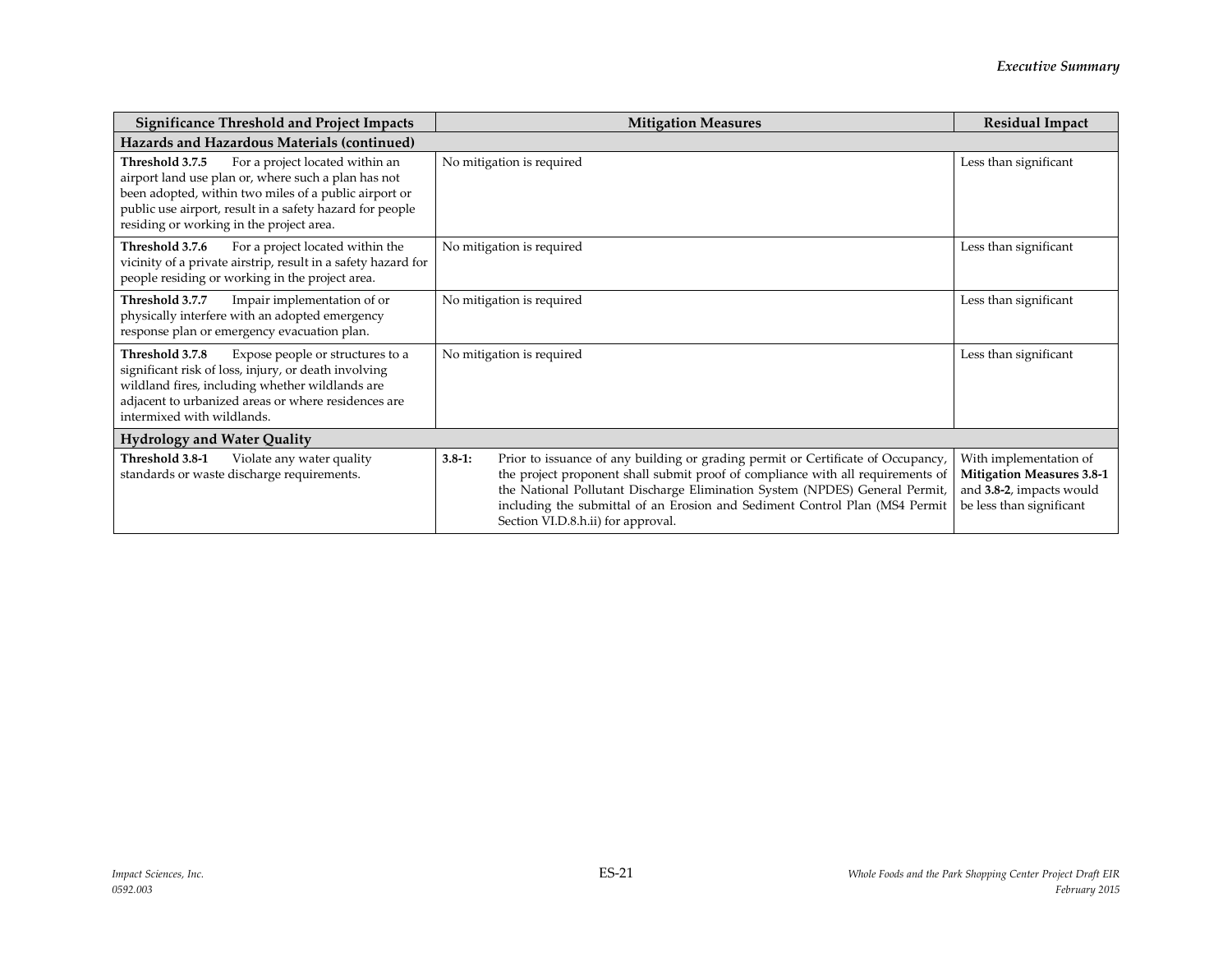| <b>Significance Threshold and Project Impacts</b> | <b>Mitigation Measures</b>                                                                                                                                                                                                                                                                                                                                                                                                                                                                                                                                                                                                                                                                                                                                                                                                                                                                                                                                                                                                                          | <b>Residual Impact</b> |
|---------------------------------------------------|-----------------------------------------------------------------------------------------------------------------------------------------------------------------------------------------------------------------------------------------------------------------------------------------------------------------------------------------------------------------------------------------------------------------------------------------------------------------------------------------------------------------------------------------------------------------------------------------------------------------------------------------------------------------------------------------------------------------------------------------------------------------------------------------------------------------------------------------------------------------------------------------------------------------------------------------------------------------------------------------------------------------------------------------------------|------------------------|
| Hydrology and Water Quality (continued)           |                                                                                                                                                                                                                                                                                                                                                                                                                                                                                                                                                                                                                                                                                                                                                                                                                                                                                                                                                                                                                                                     |                        |
|                                                   | Prior to issuance of any building or grading permits, the project proponent must<br>$3.8 - 3:$<br>submit, to the City, and receive final approval of a Water Quality Mitigation Plan<br>(WQMP). The WQMP shall be supported by a final hydrology and hydraulic<br>study that identifies all contributory runoff areas on the property and shall<br>substantially conform to the submitted concept grading and drainage plan. The<br>WQMP shall meet all the requirements of the City's current Municipal Separate<br>Stormwater Sewer System (MS4) permit Section VI.D.7.c. The following elements<br>shall be included within the WOMP:                                                                                                                                                                                                                                                                                                                                                                                                            |                        |
|                                                   | Site Design Best Management Practices (BMPs)                                                                                                                                                                                                                                                                                                                                                                                                                                                                                                                                                                                                                                                                                                                                                                                                                                                                                                                                                                                                        |                        |
|                                                   | Source Control BMPs                                                                                                                                                                                                                                                                                                                                                                                                                                                                                                                                                                                                                                                                                                                                                                                                                                                                                                                                                                                                                                 |                        |
|                                                   | Treatment Control BMPs that retains on-site the Stormwater Quality Design<br>Volume (SWQDv), or where it is technically infeasible to retain on-site, the<br>project shall bio-filtrate 1.5 times the SWQDv that is not retained on-site.<br>The SWQDv is defined as the greater of the $85th$ percentile, 24-hour storm<br>event or the 0.75-inch, 24-hour storm event.                                                                                                                                                                                                                                                                                                                                                                                                                                                                                                                                                                                                                                                                            |                        |
|                                                   | Drainage Improvements                                                                                                                                                                                                                                                                                                                                                                                                                                                                                                                                                                                                                                                                                                                                                                                                                                                                                                                                                                                                                               |                        |
|                                                   | A plan for the maintenance and monitoring of the proposed treatment<br>BMPs for the expected life of the structure.                                                                                                                                                                                                                                                                                                                                                                                                                                                                                                                                                                                                                                                                                                                                                                                                                                                                                                                                 |                        |
|                                                   | A copy of the WQMP shall be filed against the property to provide constructive<br>notice to future property owners of their obligation to maintain the water quality<br>measures installed during construction prior to the issuance of grading or<br>building permits.                                                                                                                                                                                                                                                                                                                                                                                                                                                                                                                                                                                                                                                                                                                                                                             |                        |
|                                                   | The WQMP shall be submitted to Public Works and the fee applicable at time of<br>submittal for the review of the WQMP shall be paid prior to the start of the<br>technical review. The WQMP shall be approved prior to the Public Works<br>Department's approval of any permits. The Public Works Department shall<br>tentatively approve the plan and shall keep a copy on file until the completion of<br>the project. Once the project is completed, the Public Works Department shall<br>verify the installation of the BMPs. If there are proposed revisions to the drainage<br>system or treatment control BMPs, the applicant shall submit the modification to<br>the Public Works Department for review and subsequent approval. Following<br>the Public Works Department final approval of the WQMP, the original signed<br>and notarized document shall be recorded with the County Recorder. A certified<br>copy of the WQMP shall be submitted to the Public Works Department prior to<br>the issuance of the Certificate of Occupancy. |                        |
|                                                   | The WQMP shall include a maintenance covenant; a report documenting<br>compliance shall be submitted to the City for review on an annual basis for the<br>life of the project.                                                                                                                                                                                                                                                                                                                                                                                                                                                                                                                                                                                                                                                                                                                                                                                                                                                                      |                        |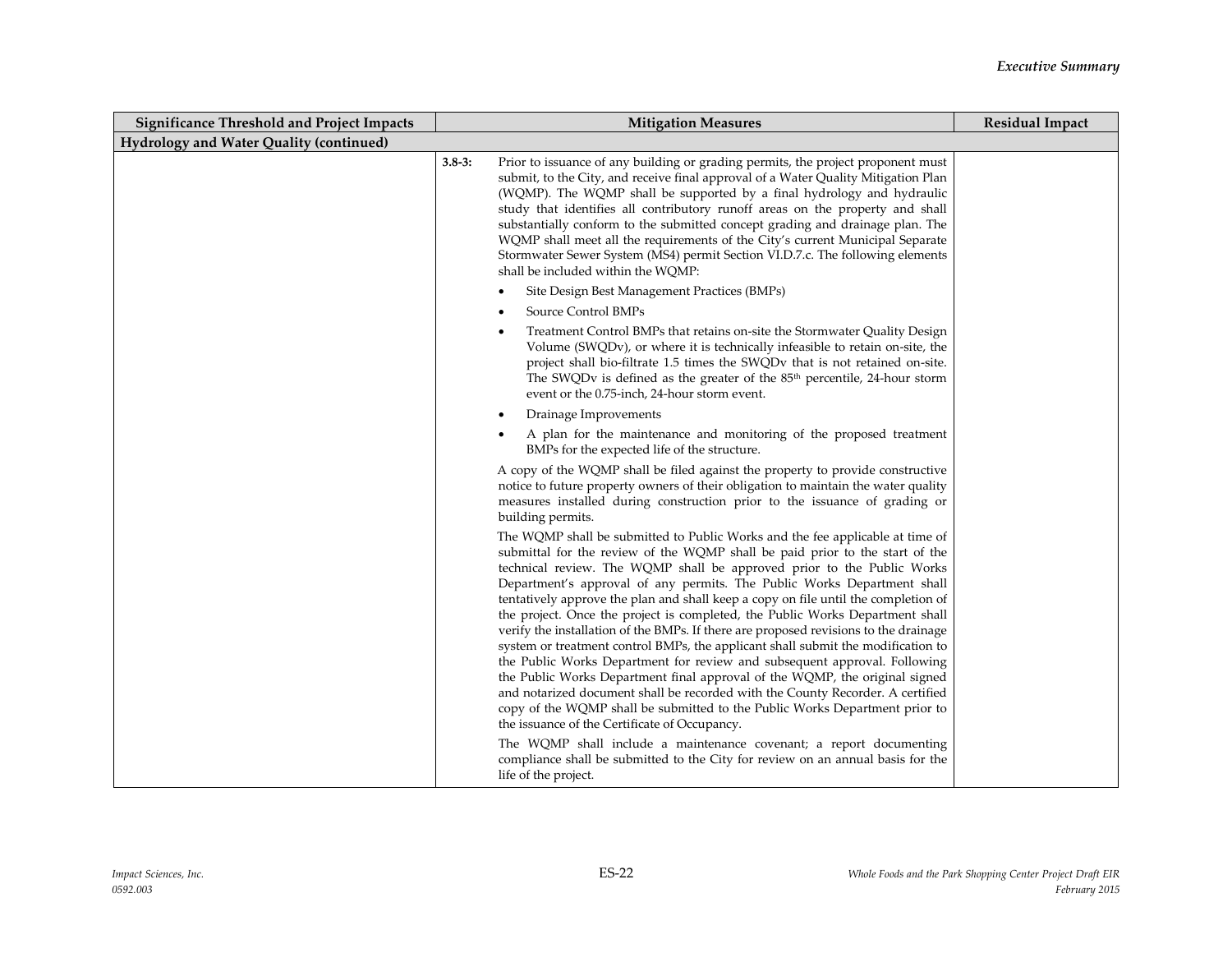| <b>Significance Threshold and Project Impacts</b>                                                                                                                                                                                                                                                           | <b>Mitigation Measures</b>                                 | <b>Residual Impact</b>                                                                                             |
|-------------------------------------------------------------------------------------------------------------------------------------------------------------------------------------------------------------------------------------------------------------------------------------------------------------|------------------------------------------------------------|--------------------------------------------------------------------------------------------------------------------|
| Hydrology and Water Quality (continued)                                                                                                                                                                                                                                                                     |                                                            |                                                                                                                    |
| Substantially deplete groundwater<br>Threshold 3.8-2<br>supplies, or interfere substantially with groundwater<br>recharge such that there would be net deficit in aquifer<br>volume or a lowering of the local groundwater table.                                                                           | No mitigation is required                                  | Less than significant                                                                                              |
| Threshold 3.8-3<br>Substantially alter the existing<br>drainage pattern of the site or area, including through<br>the alteration of the course of a stream or river, in a<br>manner that would result in substantial erosion or<br>siltation on-site or off-site.                                           | Implementation Mitigation Measures 3.8-1 and 3.8-2, above. | With implementation of<br><b>Mitigation Measures 3.8-1</b><br>and 3.8-2, impacts would<br>be less than significant |
| Threshold 3.8-4<br>Substantially alter the existing<br>drainage pattern of the site or area, including through<br>the alteration of the course of a stream or river, or<br>substantially increase the rate or amount of surface<br>runoff in a manner that would result in flooding on-site<br>or off-site. | Implementation Mitigation Measures 3.8-1 and 3.8-2, above. | With implementation of<br><b>Mitigation Measures 3.8-1</b><br>and 3.8-2, impacts would<br>be less than significant |
| Threshold 3.8-5<br>Create or contribute runoff water<br>that would exceed the capacity of existing or planned<br>stormwater drainage systems or provide substantial<br>additional sources of polluted runoff.                                                                                               | Implementation Mitigation Measures 3.8-1 and 3.8-2, above. | With implementation of<br><b>Mitigation Measures 3.8-1</b><br>and 3.8-2, impacts would<br>be less than significant |
| Threshold 3.8-6<br>Otherwise substantially degrade<br>water quality.                                                                                                                                                                                                                                        | Implementation Mitigation Measures 3.8-1 and 3.8-2, above. | With implementation of<br><b>Mitigation Measures 3.8-1</b><br>and 3.8-2, impacts would<br>be less than significant |
| Threshold 3.8-7<br>Place housing within a 100-year<br>flood hazard area as mapped on a federal Flood Hazard<br>Boundary or Flood Insurance Rate Map or other flood<br>hazard delineation map.                                                                                                               | No mitigation is required                                  | Less than significant                                                                                              |
| Threshold 3.8-8<br>Place within a 100-year flood<br>hazard area structures that would impede or redirect<br>flood flow.                                                                                                                                                                                     | Implementation Mitigation Measures 3.8-1 and 3.8-2, above. | With implementation of<br><b>Mitigation Measures 3.8-1</b><br>and 3.8-2, impacts would<br>be less than significant |
| Threshold 3.8-9<br>Expose people or structures to a<br>significant risk, loss, injury, or death involving<br>flooding, including flooding as a result of the failure of<br>a levee or dam.                                                                                                                  | Implementation Mitigation Measures 3.8-1 and 3.8-2, above. | With implementation of<br><b>Mitigation Measures 3.8-1</b><br>and 3.8-2, impacts would<br>be less than significant |
| Threshold 3.8-10<br>Expose people or structures to a<br>significant risk, loss, injury, or death involving<br>inundation by seiche, tsunami, or mudflow.                                                                                                                                                    | No mitigation is required                                  | Less than significant                                                                                              |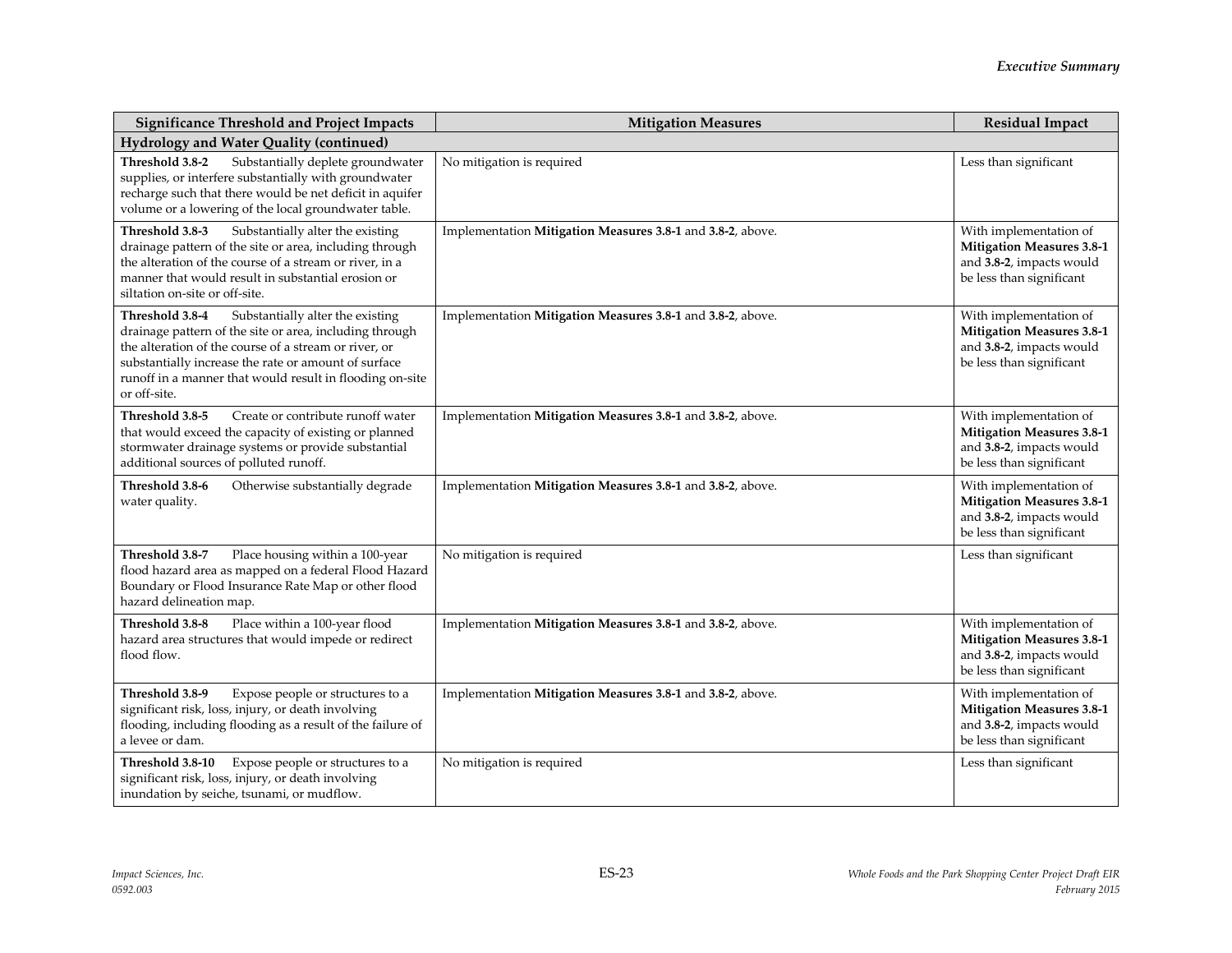| <b>Significance Threshold and Project Impacts</b>                                                                                                                                                                       | <b>Mitigation Measures</b>                                                                                                                                                                                                                                                                                                                                                                                                                                                                                                                                                             | <b>Residual Impact</b>                                                                                                                |
|-------------------------------------------------------------------------------------------------------------------------------------------------------------------------------------------------------------------------|----------------------------------------------------------------------------------------------------------------------------------------------------------------------------------------------------------------------------------------------------------------------------------------------------------------------------------------------------------------------------------------------------------------------------------------------------------------------------------------------------------------------------------------------------------------------------------------|---------------------------------------------------------------------------------------------------------------------------------------|
| Land Use                                                                                                                                                                                                                |                                                                                                                                                                                                                                                                                                                                                                                                                                                                                                                                                                                        |                                                                                                                                       |
| Physically divide an established<br>Threshold 3.9.1<br>community                                                                                                                                                        | No mitigation is required                                                                                                                                                                                                                                                                                                                                                                                                                                                                                                                                                              | Less than significant                                                                                                                 |
| Threshold 3.9-2<br>Conflict with any applicable land<br>use plan, policy, or regulation of an agency with<br>jurisdiction over the project adopted for the purpose of<br>avoiding or mitigating an environmental effect | No mitigation is required                                                                                                                                                                                                                                                                                                                                                                                                                                                                                                                                                              | Less than significant                                                                                                                 |
| Threshold 3.9.3<br>Conflict with any applicable<br>habitat conservation plan or natural community<br>conservation plan                                                                                                  | No mitigation is required                                                                                                                                                                                                                                                                                                                                                                                                                                                                                                                                                              | Less than significant                                                                                                                 |
| <b>Noise</b>                                                                                                                                                                                                            |                                                                                                                                                                                                                                                                                                                                                                                                                                                                                                                                                                                        |                                                                                                                                       |
| Threshold 3.10.1<br>Would the project expose persons<br>to or generate noise levels in excess of standards<br>established in the local general plan or noise ordinance,<br>or applicable standards of other agencies?   | All construction machinery and delivery trucks shall be maintained to the<br>3.10-1<br>highest level of performance, and shall be outfitted with all noise reduction<br>accessories, e.g., mufflers, enclosures, etc. that are offered by the equipment<br>manufacturers.<br>The contractor and all subcontractors shall be knowledgeable about the details of<br>$3.10 - 2$                                                                                                                                                                                                           | With implementation of<br><b>Mitigation Measures</b><br>3.10-1 through 3.10-10,<br>construction noise related<br>impacts would remain |
|                                                                                                                                                                                                                         | Chapter 8.24 NOISE of the Malibu Municipal Code, and shall conform to its<br>requirements at all times.                                                                                                                                                                                                                                                                                                                                                                                                                                                                                | significant for 23704<br>Harbor Vista Drive, 3657<br>Cross Creek Road, and                                                            |
|                                                                                                                                                                                                                         | Construction activities shall occur only during the hours permitted by the Malibu<br>$3.10 - 3$<br>Municipal Code - 7:00 AM until 7:00 PM on weekdays, and 8:00 AM until 5:00<br>PM on Saturdays. Construction activities are not permitted on Sundays and<br>holidays.                                                                                                                                                                                                                                                                                                                | Legacy Park. However<br>with implementation of<br><b>Mitigation Measures</b><br>3.10-1 through 3.10-10,                               |
|                                                                                                                                                                                                                         | The construction site shall be laid out such that materials are stored and staged<br>3.10-4<br>near the south end of the site to maximize the distance from the equestrian<br>center.                                                                                                                                                                                                                                                                                                                                                                                                  | operational noise related<br>impacts would be less than<br>significant.                                                               |
|                                                                                                                                                                                                                         | $3.10 - 5$<br>Prior to construction, all residences within 1,000 feet of the site shall be<br>individually notified of the project's construction schedule.                                                                                                                                                                                                                                                                                                                                                                                                                            |                                                                                                                                       |
|                                                                                                                                                                                                                         | Prior to construction, a sign shall be posted on the site that is legible from at least<br>$3.10 - 6$<br>50 feet off-site. The sign shall include a telephone number that residents can call<br>to inquire about the construction process and to register complaints. The project<br>developer shall designate a "noise control coordinator" who will reply to all<br>construction noise-related questions and complaints.                                                                                                                                                             |                                                                                                                                       |
|                                                                                                                                                                                                                         | Prior to the commencement of general construction, the contractor shall construct<br>$3.10 - 7$<br>a noise wall along the property's entire north boundary to minimize the noise<br>emissions to the equestrian center, the residence at its west edge and the<br>residences to the north. The wall shall be at least 12 feet tall, and can be made of<br>any solid material that weighs at least 5 pounds per square foot, e.g., stucco,<br>wood, masonry, etc. The noise wall shall be reviewed and approved by the City<br>of Malibu Planning Department prior to its construction. |                                                                                                                                       |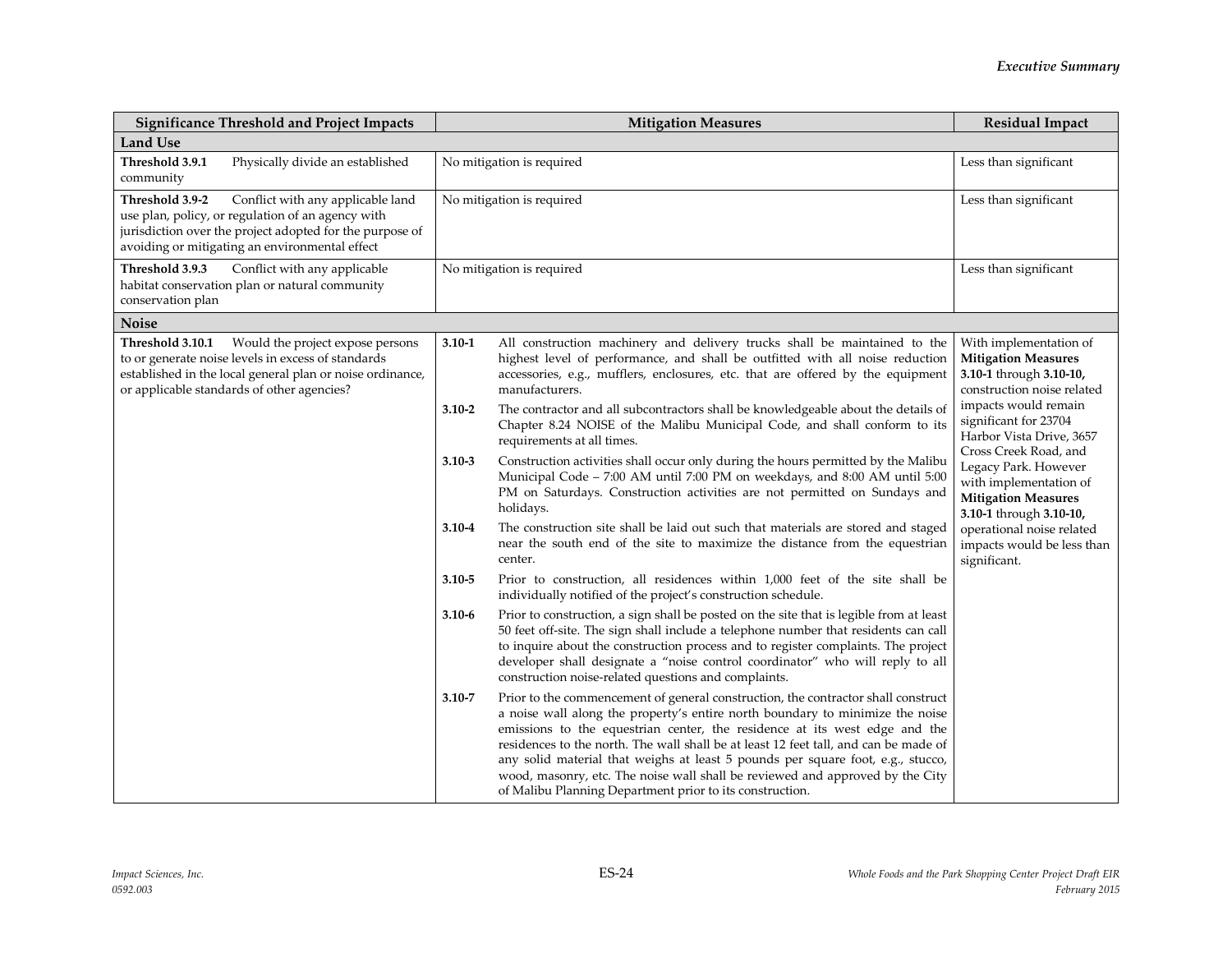| <b>Significance Threshold and Project Impacts</b>                                                                                                                                                | <b>Mitigation Measures</b> |                                                                                                                                                                                                                                                                                                                                                                                                                                                                                                                                                                     | <b>Residual Impact</b>                                                                                                                                                                                                                                                                                                       |
|--------------------------------------------------------------------------------------------------------------------------------------------------------------------------------------------------|----------------------------|---------------------------------------------------------------------------------------------------------------------------------------------------------------------------------------------------------------------------------------------------------------------------------------------------------------------------------------------------------------------------------------------------------------------------------------------------------------------------------------------------------------------------------------------------------------------|------------------------------------------------------------------------------------------------------------------------------------------------------------------------------------------------------------------------------------------------------------------------------------------------------------------------------|
| Noise (continued)                                                                                                                                                                                |                            |                                                                                                                                                                                                                                                                                                                                                                                                                                                                                                                                                                     |                                                                                                                                                                                                                                                                                                                              |
|                                                                                                                                                                                                  | $3.10 - 8$                 | The project shall retain the north boundary's 12-foot-high noise wall to minimize<br>the operational phase noise emissions to the equestrian center, the residence at its<br>west edge and the residences to the north. This will control the noise from such<br>on-grade sources as cars, delivery and garbage trucks, parking lot sweepers, etc.                                                                                                                                                                                                                  |                                                                                                                                                                                                                                                                                                                              |
|                                                                                                                                                                                                  | $3.10 - 9$                 | The project shall install rooftop noise barrier screens that surround all rooftop<br>equipment on Building 5. The locations, weights, and heights of the screens will<br>depend on the specific equipment. At a minimum, the screens shall be made of a<br>solid material that weighs at least 4 pounds per square foot, and they shall<br>completely shield the line-of-sight from each piece of rooftop equipment to the<br>noise-sensitive receptors and shall be as close to the equipment as possible, while<br>allowing for proper operation and maintenance. |                                                                                                                                                                                                                                                                                                                              |
|                                                                                                                                                                                                  | $3.10 - 10$                | All truck deliveries and all maintenance operations shall occur between the hours<br>of 7:00 AM and 7:00 PM.                                                                                                                                                                                                                                                                                                                                                                                                                                                        |                                                                                                                                                                                                                                                                                                                              |
| Threshold 3.10.2<br>Would the project expose persons<br>to or generate excessive ground borne vibration or<br>ground borne noise levels?                                                         |                            | No mitigation is required                                                                                                                                                                                                                                                                                                                                                                                                                                                                                                                                           | Less than significant                                                                                                                                                                                                                                                                                                        |
| Would the project result in a<br>Threshold 3.10.3<br>substantial permanent increase in ambient noise levels<br>in the project vicinity above levels existing without the<br>project?             |                            | Implementation of Mitigation Measures 3.10-8 through 3.10-10, above.                                                                                                                                                                                                                                                                                                                                                                                                                                                                                                | With implementation of<br>Mitigation Measures 3.10-<br>8 through 3.10-10, impacts<br>would be less than<br>significant.                                                                                                                                                                                                      |
| Would the project result in a<br>Threshold 3.10.4<br>substantial temporary or periodic increase in ambient<br>noise levels in the project vicinity above levels existing<br>without the project? |                            | Implementation of Mitigation Measures 3.10-1 through 3.10-7, above.                                                                                                                                                                                                                                                                                                                                                                                                                                                                                                 | With implementation of<br><b>Mitigation Measures 3.10-</b><br>1 through 3.10-7, impacts<br>would be mitigated to less<br>than significant, with the<br>exception of receptors<br>located at 23704 Harbor<br>Vista Drive, 3657 Cross<br>Creek Road, and Legacy<br>Park, which would remain<br>significant and<br>unavoidable. |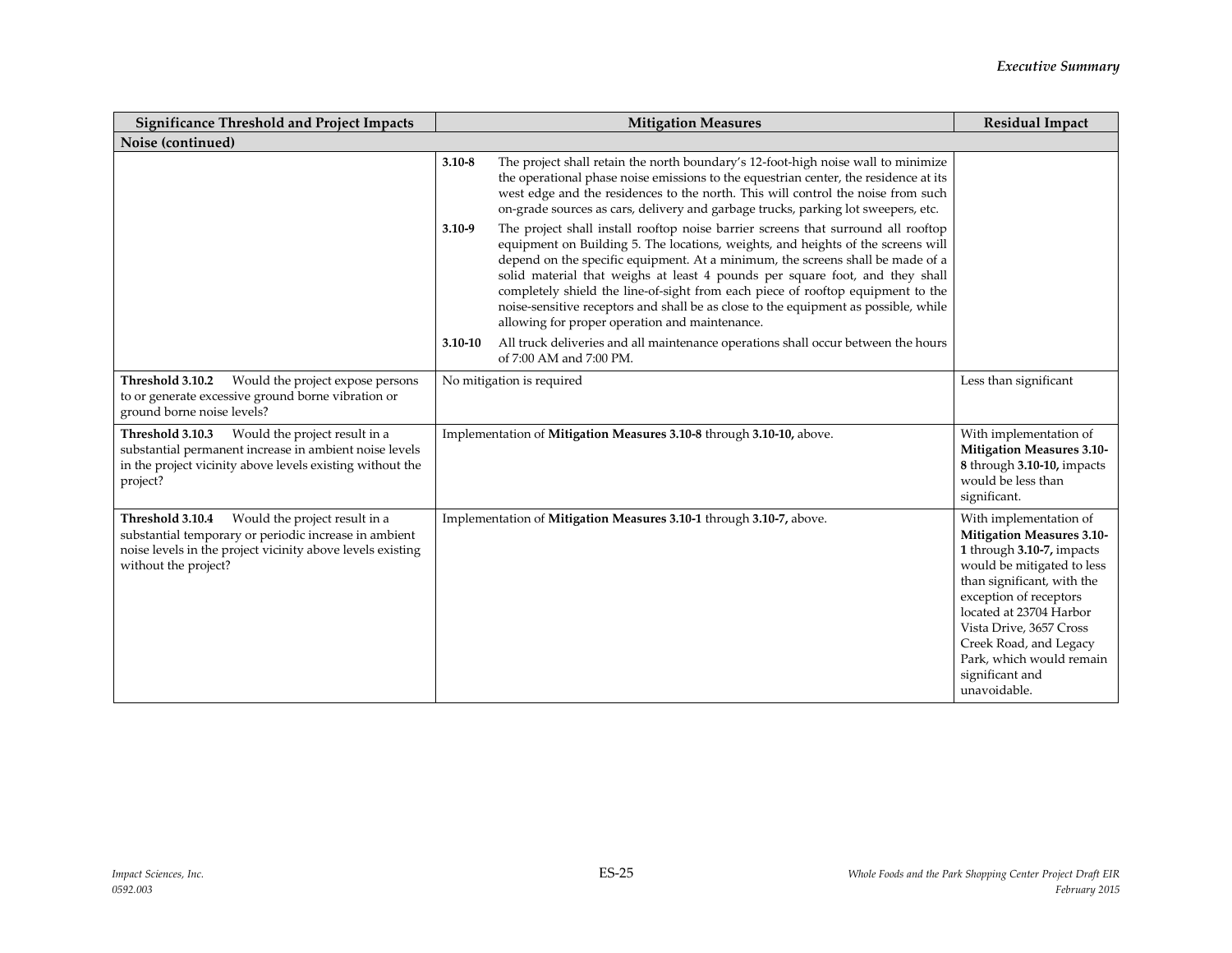| <b>Significance Threshold and Project Impacts</b>                                                                                                                                                                                                                                                                                                                                                                                                                            | <b>Mitigation Measures</b> | <b>Residual Impact</b> |  |
|------------------------------------------------------------------------------------------------------------------------------------------------------------------------------------------------------------------------------------------------------------------------------------------------------------------------------------------------------------------------------------------------------------------------------------------------------------------------------|----------------------------|------------------------|--|
| <b>Fire Protection</b>                                                                                                                                                                                                                                                                                                                                                                                                                                                       |                            |                        |  |
| Threshold 3.11.1-1 Result in substantial adverse<br>physical impacts associated with the provision of new<br>or physically altered governmental facilities, or the<br>need for new or physically altered governmental<br>facilities, the construction of which could cause<br>significant environmental impacts, in order to maintain<br>acceptable service ratios, response times, or other<br>performance objectives for fire protection.                                  | No mitigation is required  | Less than significant  |  |
| <b>Sheriff Protection Services</b>                                                                                                                                                                                                                                                                                                                                                                                                                                           |                            |                        |  |
| Threshold 3.11.2-1 Implementation of the project<br>would result in substantial adverse physical impacts<br>associated with the provision of new or physically<br>altered governmental facilities, need for new or<br>physically altered governmental facilities, the<br>construction of which could cause significant<br>environmental impacts, in order to maintain acceptable<br>service ratios, response times or other performance<br>objectives for police protection. | No mitigation is required  | Less than significant  |  |
| Recreation                                                                                                                                                                                                                                                                                                                                                                                                                                                                   |                            |                        |  |
| Implementation of the project<br>Threshold 3.12-1<br>would increase the use of existing neighborhood and<br>regional parks or other recreational facilities such that<br>substantial physical deterioration of the facility would<br>occur or be accelerated.                                                                                                                                                                                                                | No mitigation is required  | Less than significant  |  |
| Does the project include<br>Threshold 3.12-2<br>recreational facilities or require the construction or<br>expansion of recreational facilities, which might have<br>an adverse physical effect on the environment.                                                                                                                                                                                                                                                           | No mitigation is required  | Less than significant  |  |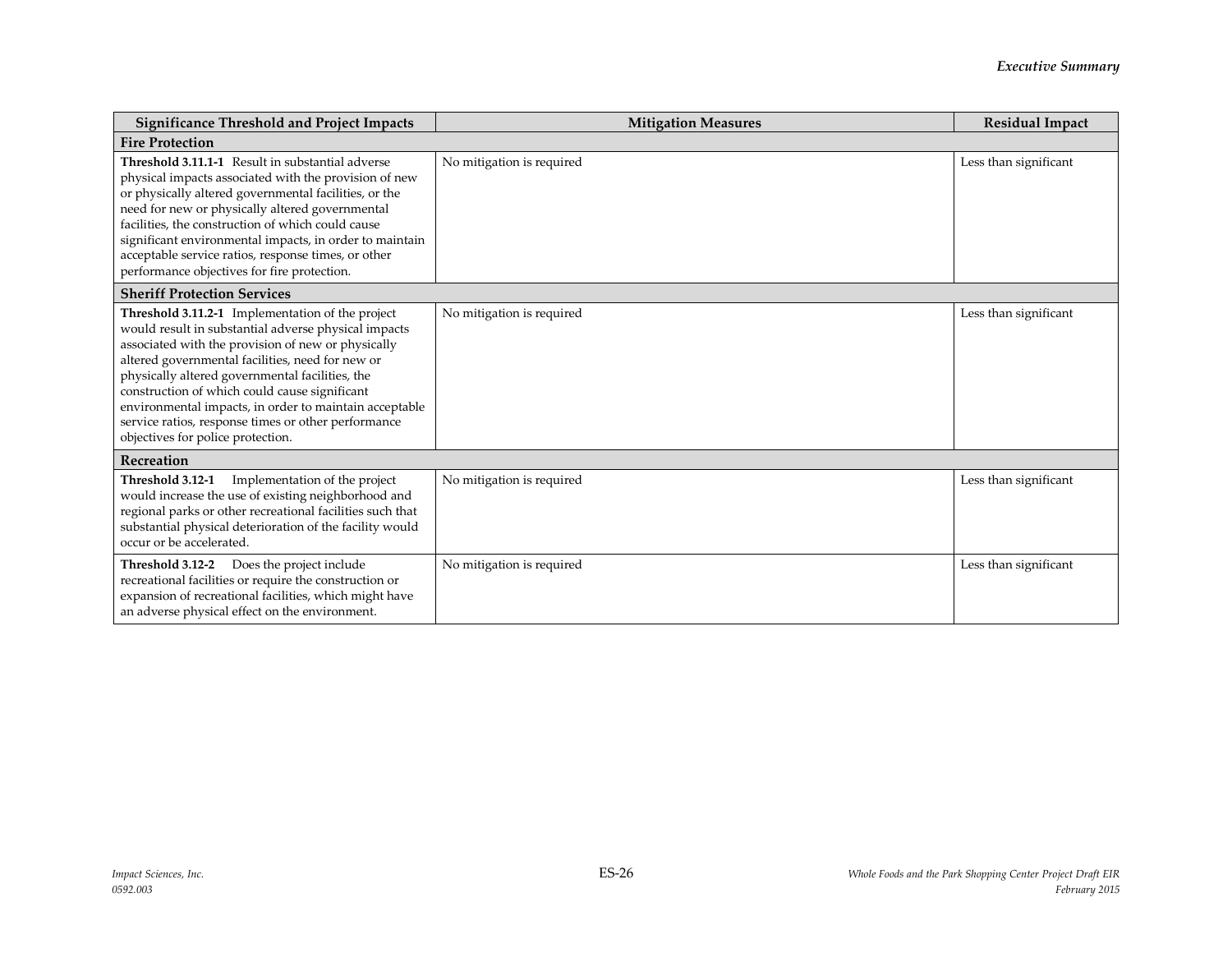| <b>Significance Threshold and Project Impacts</b>                                                                                                                                                                                                                                                                                                                                                                                                                                                                                                                                                                                                                                                                                                                                                            | <b>Mitigation Measures</b>                                                                                                                                                                                                                                                                                                                                                                                                                                                                                                                                                                                                                                                                                                                                                                                                                                                                                                                                                                                                                                                                                                                                                                                                                                                                           | <b>Residual Impact</b>                                                                                                        |
|--------------------------------------------------------------------------------------------------------------------------------------------------------------------------------------------------------------------------------------------------------------------------------------------------------------------------------------------------------------------------------------------------------------------------------------------------------------------------------------------------------------------------------------------------------------------------------------------------------------------------------------------------------------------------------------------------------------------------------------------------------------------------------------------------------------|------------------------------------------------------------------------------------------------------------------------------------------------------------------------------------------------------------------------------------------------------------------------------------------------------------------------------------------------------------------------------------------------------------------------------------------------------------------------------------------------------------------------------------------------------------------------------------------------------------------------------------------------------------------------------------------------------------------------------------------------------------------------------------------------------------------------------------------------------------------------------------------------------------------------------------------------------------------------------------------------------------------------------------------------------------------------------------------------------------------------------------------------------------------------------------------------------------------------------------------------------------------------------------------------------|-------------------------------------------------------------------------------------------------------------------------------|
| <b>Transportation and Traffic</b>                                                                                                                                                                                                                                                                                                                                                                                                                                                                                                                                                                                                                                                                                                                                                                            |                                                                                                                                                                                                                                                                                                                                                                                                                                                                                                                                                                                                                                                                                                                                                                                                                                                                                                                                                                                                                                                                                                                                                                                                                                                                                                      |                                                                                                                               |
| Threshold 3.13-1 Conflict with an applicable plan,<br>ordinance or policy establishing measures of<br>effectiveness for the performance of the circulation<br>system, taking into account all modes of transportation<br>including mass transit and non-motorized travel and<br>relevant components of the circulation system,<br>including but not limited to intersections, streets,<br>highways and freeways, pedestrian and bicycle paths,<br>and mass transit. A significant impact would occur if<br>the proposed project exceeded adopted thresholds for<br>signalized intersections or unsignalized intersections<br>(refer to Tables 3.13-3 and 3.13-4) or result in V/C ratio<br>on a CMP roadway segment operating at an<br>unacceptable LOS (i.e., LOS D, E, or F) increases by 0.05<br>or more. | The project applicant shall contribute its pro-rata share of the costs associated<br>$3.13 - 1:$<br>with the intersection improvements required at Pacific Coast Highway and Cross<br>Creek Road, which are currently underling review by the City of Malibu<br>Planning Department (CDP No. 14-036). These intersection improvements shall<br>consist of the construction of an additional westbound right-turn lane to provide<br>additional right-turn capacity. Figure 3.13-17, Traffic Mitigation Plan, Cross<br>Creek Road & Pacific Coast Highway, illustrates the design of the Cross Creek<br>Road/Pacific Coast Highway intersection improvement. The pro-rata share of the<br>improvement costs shall be determined by the City of Malibu prior to the<br>issuance of building permits. The City shall verify that all pro-rata funds have<br>been received for the improvements prior to issuance of building permits.<br>Additionally, the City shall verify that the improvements have been constructed<br>prior to final Planning Department inspection.                                                                                                                                                                                                                              | With implementation of<br><b>Mitigation Measures 3.13-</b><br>1 through 3.13-3, impacts<br>would be less than<br>significant. |
|                                                                                                                                                                                                                                                                                                                                                                                                                                                                                                                                                                                                                                                                                                                                                                                                              | $3.13 - 2:$<br>The project applicant shall contribute its pro-rata share of the costs associated<br>with roadway improvements at the intersection of Malibu Canyon Road and<br>Pacific Coast Highway. The improvements shall consist of restriping the south<br>leg of the intersection to include a left-turn lane, one through lane and one right-<br>turn lane. In addition, the project applicant shall fund traffic signal<br>improvements for the intersection consisting of installing a northbound right<br>turn overlap phase to run concurrently with the westbound left turn phase. Prior<br>to construction, all applicable permits shall be obtained from Caltrans. Figure<br>3.13-18, Traffic Mitigation Plan, Malibu Canyon Road & Pacific Coast<br>Highway, illustrates the design of the Malibu Canyon Road and Pacific Coast<br>Highway intersection improvements. The pro-rata share of the improvement<br>costs shall be determined by the City of Malibu prior to the issuance of building<br>permits. The City shall verify that all pro-rata funds have been received for the<br>improvements prior to the issuance of building permits. Additionally, the City<br>shall verify that the improvements have been constructed prior to final Planning<br>Department inspection. |                                                                                                                               |
|                                                                                                                                                                                                                                                                                                                                                                                                                                                                                                                                                                                                                                                                                                                                                                                                              | The project applicant shall fund the construction of dual eastbound left-turn<br>$3.13 - 3:$<br>lanes at the eastbound approach to the intersection of Pacific Coast Highway and<br>Webb Way. Prior to construction, all applicable permits shall be obtained from<br>Caltrans. Figure 3.13-19, Traffic Mitigation Plan, Webb Way & Pacific Coast<br>Highway, illustrates the design of the Pacific Coast Highway intersection<br>improvements. The pro-rata share of the improvement costs shall be determined<br>by the City of Malibu prior to the issuance of building permits. The City shall<br>verify that all pro-rata funds have been received for the improvements prior to<br>issuance of building permits. Additionally, the City shall verify that the<br>improvements have been constructed prior to final Planning Department<br>inspection.                                                                                                                                                                                                                                                                                                                                                                                                                                          |                                                                                                                               |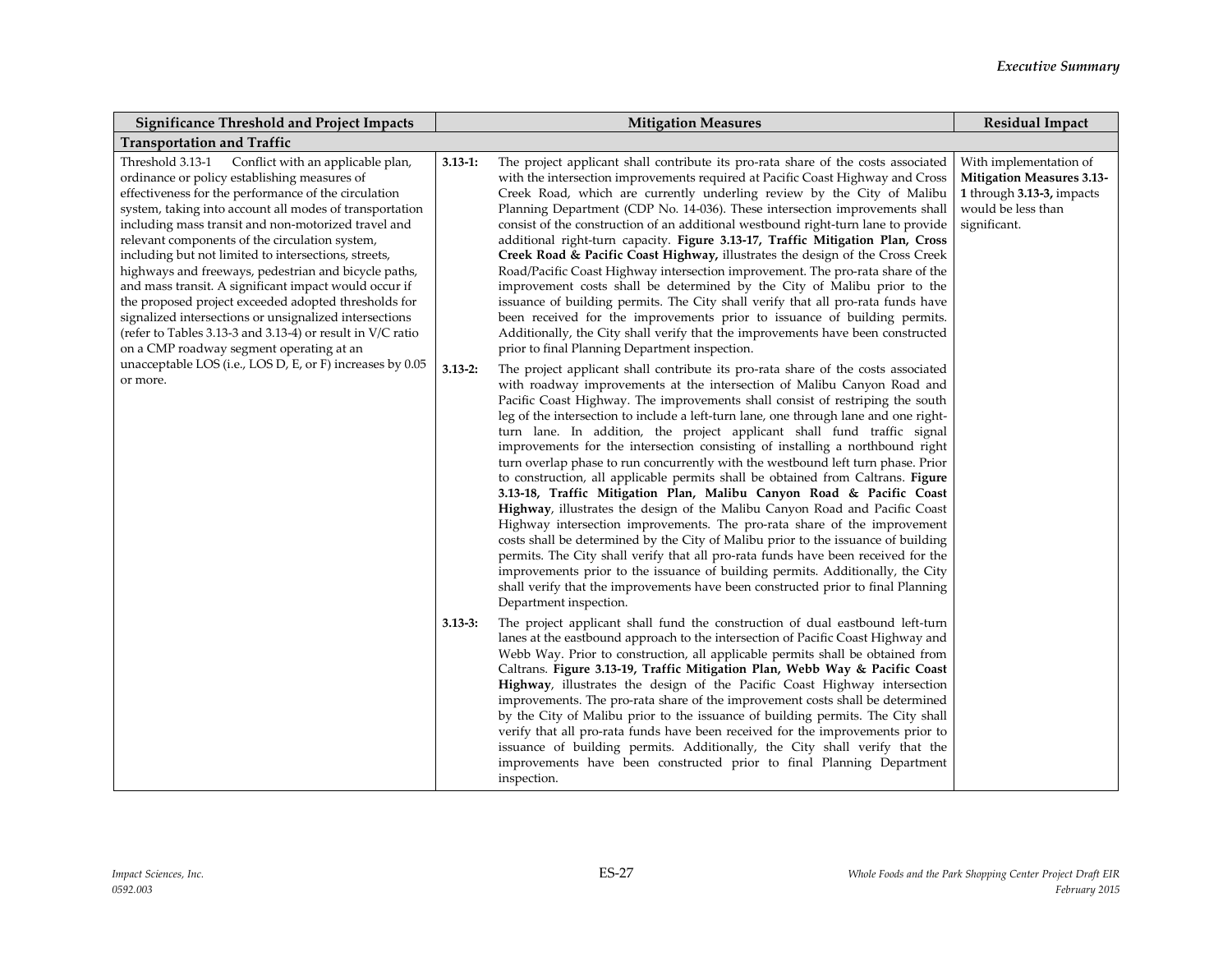| <b>Significance Threshold and Project Impacts</b>                                                                                                                                                                                                                                                                          | <b>Mitigation Measures</b>                           | <b>Residual Impact</b>                                                                                      |  |
|----------------------------------------------------------------------------------------------------------------------------------------------------------------------------------------------------------------------------------------------------------------------------------------------------------------------------|------------------------------------------------------|-------------------------------------------------------------------------------------------------------------|--|
| <b>Transportation and Traffic (continued)</b>                                                                                                                                                                                                                                                                              |                                                      |                                                                                                             |  |
| Threshold 3.13-2 Conflict with an applicable<br>congestion management program, including, but not<br>limited to level of service standards and travel demand<br>measures, or other standards established by the County<br>congestion management agency for designated roads or<br>highways.                                | Implementation of Mitigation Measures 3.13-2, above. | With implementation of<br><b>Mitigation Measures 3.13-</b><br>2, impacts would be less<br>than significant. |  |
| Threshold 3.13-3<br>Result in a change in air traffic<br>patterns, including either an increase in traffic levels or<br>a change in location that results in substantial safety<br>risks.                                                                                                                                  | No mitigation is required                            | Less than significant                                                                                       |  |
| Substantially increase hazards due<br>Threshold 3.13-4<br>to a design feature (e.g., sharp curves or dangerous<br>intersections) or incompatible uses (e.g., farm<br>equipment).                                                                                                                                           | No mitigation is required                            | Less than significant                                                                                       |  |
| Threshold 3.13-5<br>Result in inadequate emergency<br>access.                                                                                                                                                                                                                                                              | No mitigation is required                            | Less than significant                                                                                       |  |
| Conflict with adopted policies,<br>Threshold 3.13-6<br>plans, or programs regarding public transit, bicycle, or<br>pedestrian facilities, or otherwise decrease the<br>performance or safety of such facilities.                                                                                                           | No mitigation is required                            | Less than significant                                                                                       |  |
| Electricity                                                                                                                                                                                                                                                                                                                |                                                      |                                                                                                             |  |
| Threshold 3.14.1-1 Result in activities which use large<br>amounts of electricity or which use electricity in a<br>wasteful manner                                                                                                                                                                                         | No mitigation is required                            | Less than significant                                                                                       |  |
| Threshold 3.14.1-2 Result in an increased demand for<br>electricity which exceeds either the existing supply or<br>capacity of the infrastructure (or financially feasible<br>infrastructure that could be developed) required to<br>service additional demand and/or equipment (electric<br>lines and substations, etc.). | No mitigation is required                            | Less than significant                                                                                       |  |
| Threshold 3.14.1-3 Alter the nature of demand for<br>electricity services causing increased costs or service<br>delivery limitations                                                                                                                                                                                       | No mitigation is required                            | Less than significant                                                                                       |  |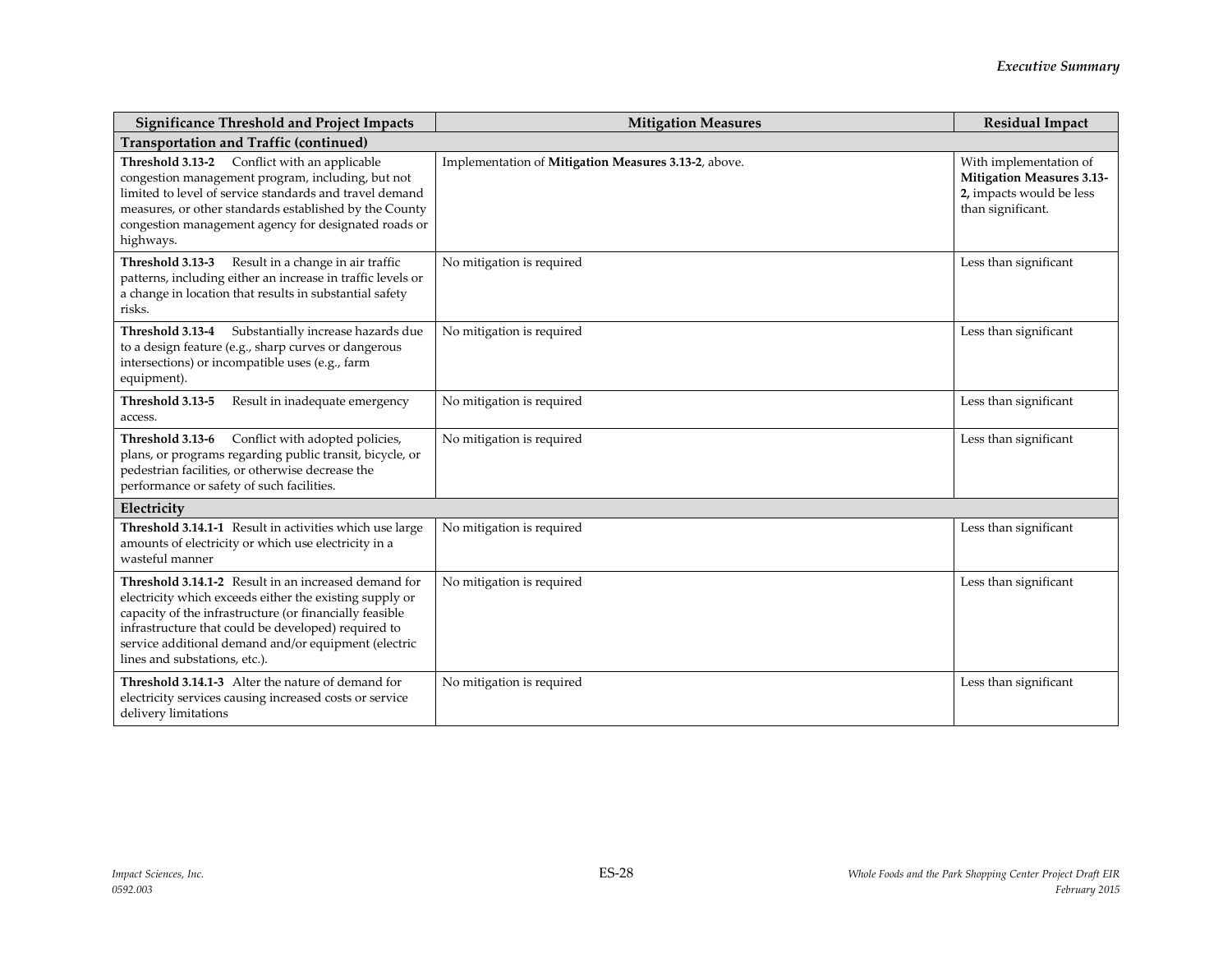| <b>Significance Threshold and Project Impacts</b>                                                                                                                                                                                                                                                                     | <b>Mitigation Measures</b> | <b>Residual Impact</b> |
|-----------------------------------------------------------------------------------------------------------------------------------------------------------------------------------------------------------------------------------------------------------------------------------------------------------------------|----------------------------|------------------------|
| <b>Natural Gas</b>                                                                                                                                                                                                                                                                                                    |                            |                        |
| Threshold 3.14.2-1 Result in activities which use large<br>amounts of natural gas or which use natural gas in a<br>wasteful manner                                                                                                                                                                                    | No mitigation is required  | Less than significant  |
| Threshold 3.14.2-2 Result in an increased demand for<br>natural gas which exceeds either the existing supply or<br>capacity of the existing infrastructure (or financially<br>feasible infrastructure that could be developed)<br>required to service additional demand and/or<br>equipment (natural gas lines, etc.) | No mitigation is required  | Less than significant  |
| <b>Water Supply</b>                                                                                                                                                                                                                                                                                                   |                            |                        |
| Threshold 3.14.3-1 Require or result in the<br>construction of new water treatment facilities or<br>expansion of existing facilities, the construction of<br>which could cause significant environmental effects                                                                                                      | No mitigation is required  | Less than significant  |
| Threshold 3.14.3-2 Have sufficient water supplies<br>available to serve the project from existing entitlements<br>and resources, or are new or expanded entitlements<br>needed                                                                                                                                        | No mitigation is required  | Less than significant  |
| Wastewater                                                                                                                                                                                                                                                                                                            |                            |                        |
| Threshold 3.14.4.1 Exceed wastewater treatment<br>requirements of the applicable Regional Water Quality<br>Control Board.                                                                                                                                                                                             | No mitigation is required  | Less than significant  |
| Threshold 3.14.4.2 Require or result in the<br>construction of new wastewater treatment facilities or<br>expansion of existing facilities, the construction of<br>which could cause significant environmental effects.                                                                                                | No mitigation is required  | Less than significant  |
| Threshold 3.14.4.3 Result in a determination by the<br>wastewater treatment provider which serves or may<br>serve the project that it does not have adequate capacity<br>to serve the project's projected demand in addition to<br>the provider's existing commitments.                                               | No mitigation is required  | Less than significant  |